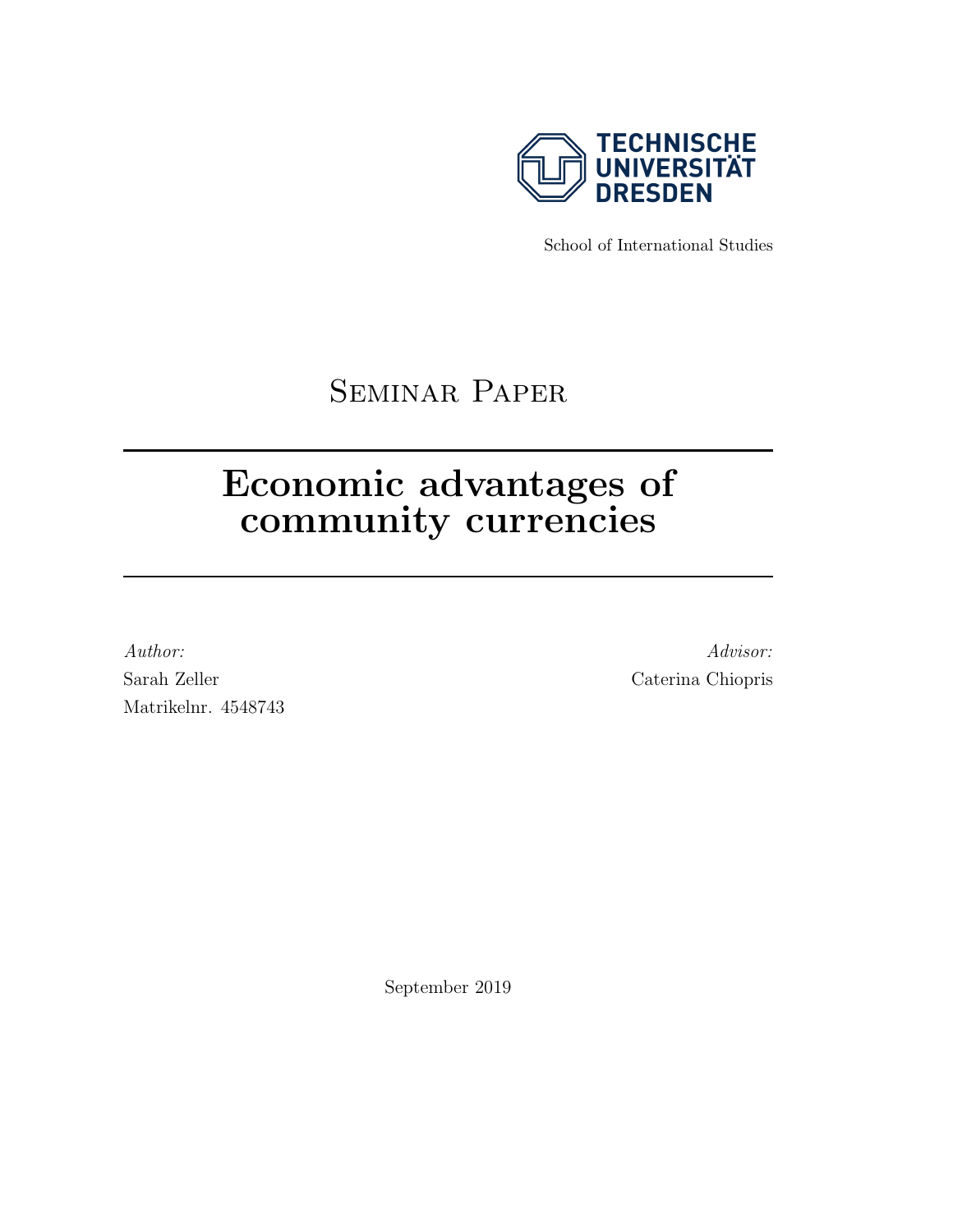# Abstract

Community currencies are used all over the world, but only sometimes economically advantageous. We introduce liquidity to the debate as a new explanation of success. After developing a working hypothesis, we use two case studies to test it. We find community currencies are only economically advantageous in an environment of insufficient liquidity.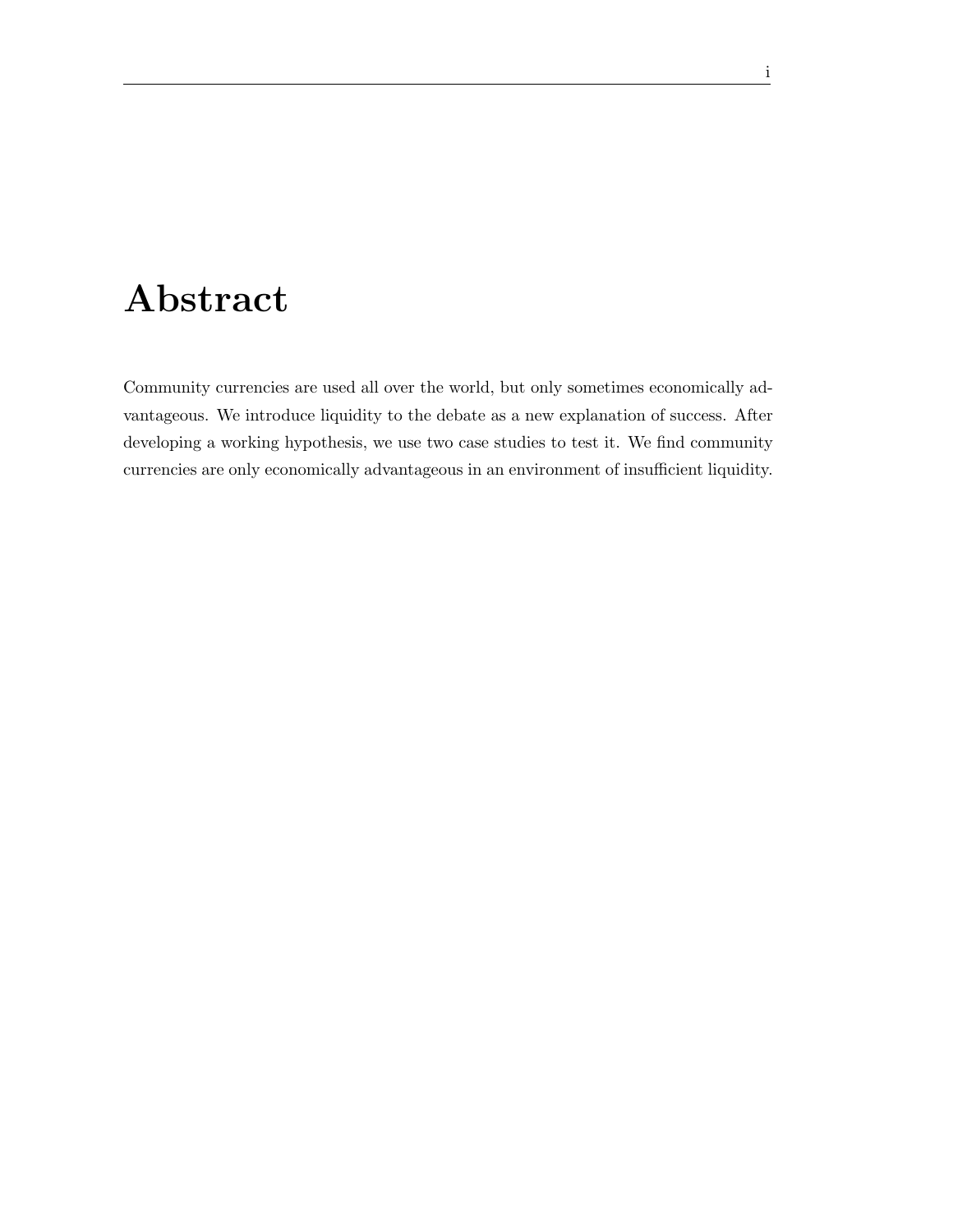# **Contents**

| $\mathbf{1}$   | Introduction              |       |                                                                             | $\mathbf{1}$   |
|----------------|---------------------------|-------|-----------------------------------------------------------------------------|----------------|
| $\mathbf 2$    | Theoretical framework     |       |                                                                             | $\bf{2}$       |
|                | 2.1                       |       |                                                                             | $\overline{2}$ |
|                | 2.2                       |       |                                                                             | $\overline{4}$ |
|                | 2.3                       |       |                                                                             | 8              |
| 3              | Testing the hypothesis    |       |                                                                             | 10             |
|                | 3.1                       |       | Chiemgauer: An environment of sufficient liquidity                          | 10             |
|                |                           | 3.1.1 | Overview on the Chiemgauer community currency $\dots \dots$                 | 11             |
|                |                           | 3.1.2 |                                                                             | 11             |
|                |                           | 3.1.3 | Lacking evidence of economic benefits $\ldots \ldots \ldots \ldots \ldots$  | 12             |
|                | 3.2 <sub>1</sub>          |       | Sarafu credit: An environment of insufficient liquidity $\dots \dots \dots$ | 13             |
|                |                           | 3.2.1 |                                                                             | 13             |
|                |                           | 3.2.2 |                                                                             | 14             |
|                |                           | 3.2.3 |                                                                             | 14             |
|                | 3.3                       |       |                                                                             | 16             |
|                | 3.4                       |       |                                                                             | 17             |
| $\overline{4}$ | Conclusion                |       |                                                                             | 19             |
|                | <b>Bibliography</b><br>21 |       |                                                                             |                |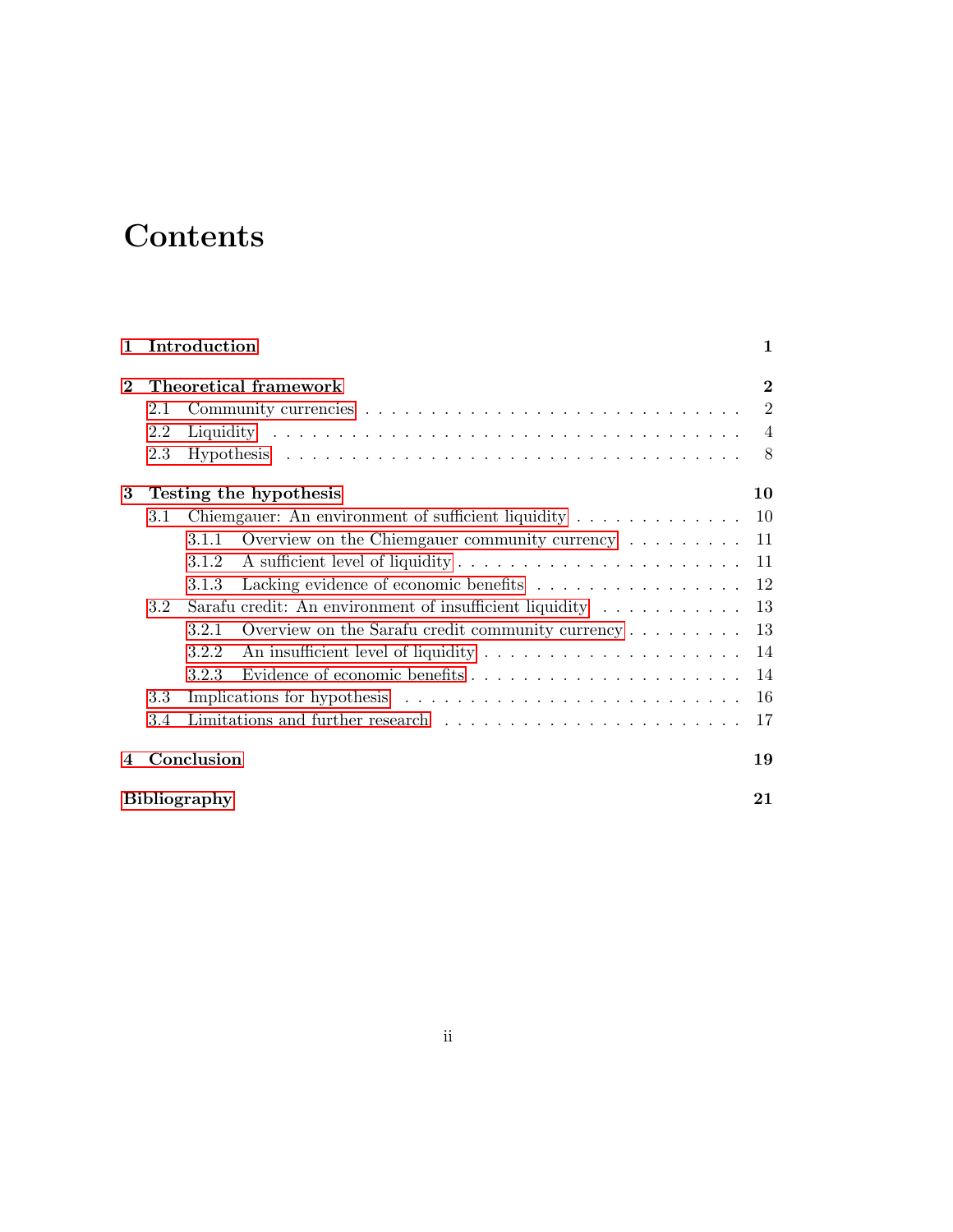## <span id="page-3-0"></span>Chapter 1. Introduction

Since their introduction, the grass-roots movement of community currencies has aimed to improve the economic situation of its surroundings by offering an alternative to traditional currencies. While some networks successfully address this goal, others lack economic advantages even years after introduction. How can this disparity be explained?

We introduce a new concept to the debate: liquidity. If members have insufficient funds, a community currency addresses an actual need in providing additional liquidity and, thus, improves a community's economic situation.

Building on previous research of both community currencies and liquidity, we develop a working hypothesis of when community currencies are economically advantageous. We then test our hypothesis in two case studies. Our findings show that community currencies are only economically advantageous in surroundings of insufficient liquidity.

The next chapter provides a theoretical framework, introducing community currencies and liquidity, from which we derive our hypothesis. The third chapter tests this hypothesis and elaborates on limitations, while the fourth chapter concludes.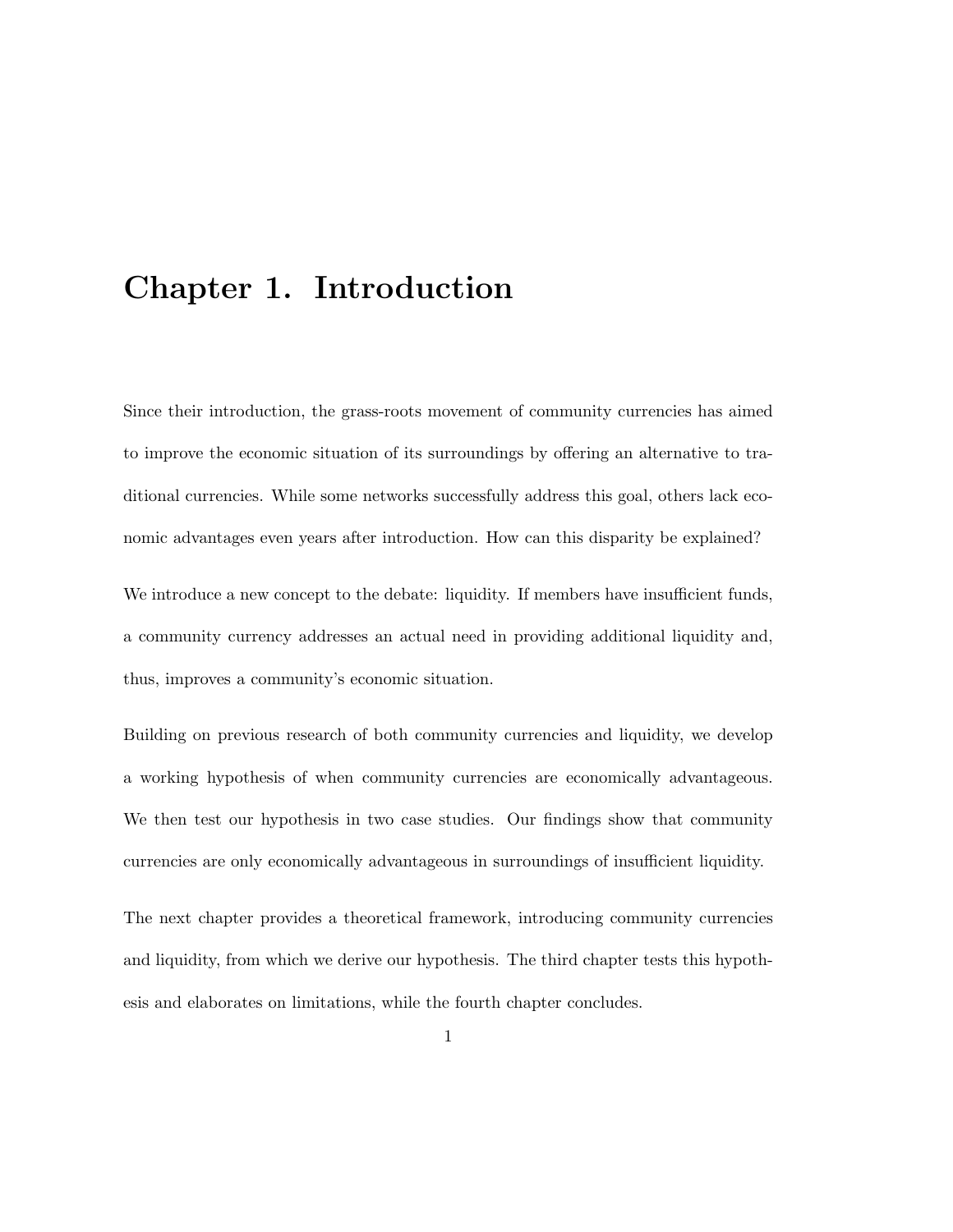# <span id="page-4-0"></span>Chapter 2. Theoretical framework

The chapter provides an overview on community currencies and the issue of insufficient liquidity. The chapter then draw attention to a gap community currencies may fill and derive a working hypothesis.

### <span id="page-4-1"></span>2.1 Community currencies

Motivated by Silvio Gesell's theory of *Freigeld*, which translates freely into "free money", a movement criticizing money grew stronger in the 1920s. In their focus was the inherent property of money to keep its value stable while physical investments do not. [\[Godschalk,](#page-24-0) [H., 2011,](#page-24-0) 4] The movement especially criticized the overly slow circulation of money and aimed to speed it up using a new kind of currency. It would have the the inherent feature to continually lose its value, which was termed demurrage.

Most prominently, the Austrian town of Wörgl introduced a community currency in 1932, during an economic recession. Unemployment rates decreased due to an increase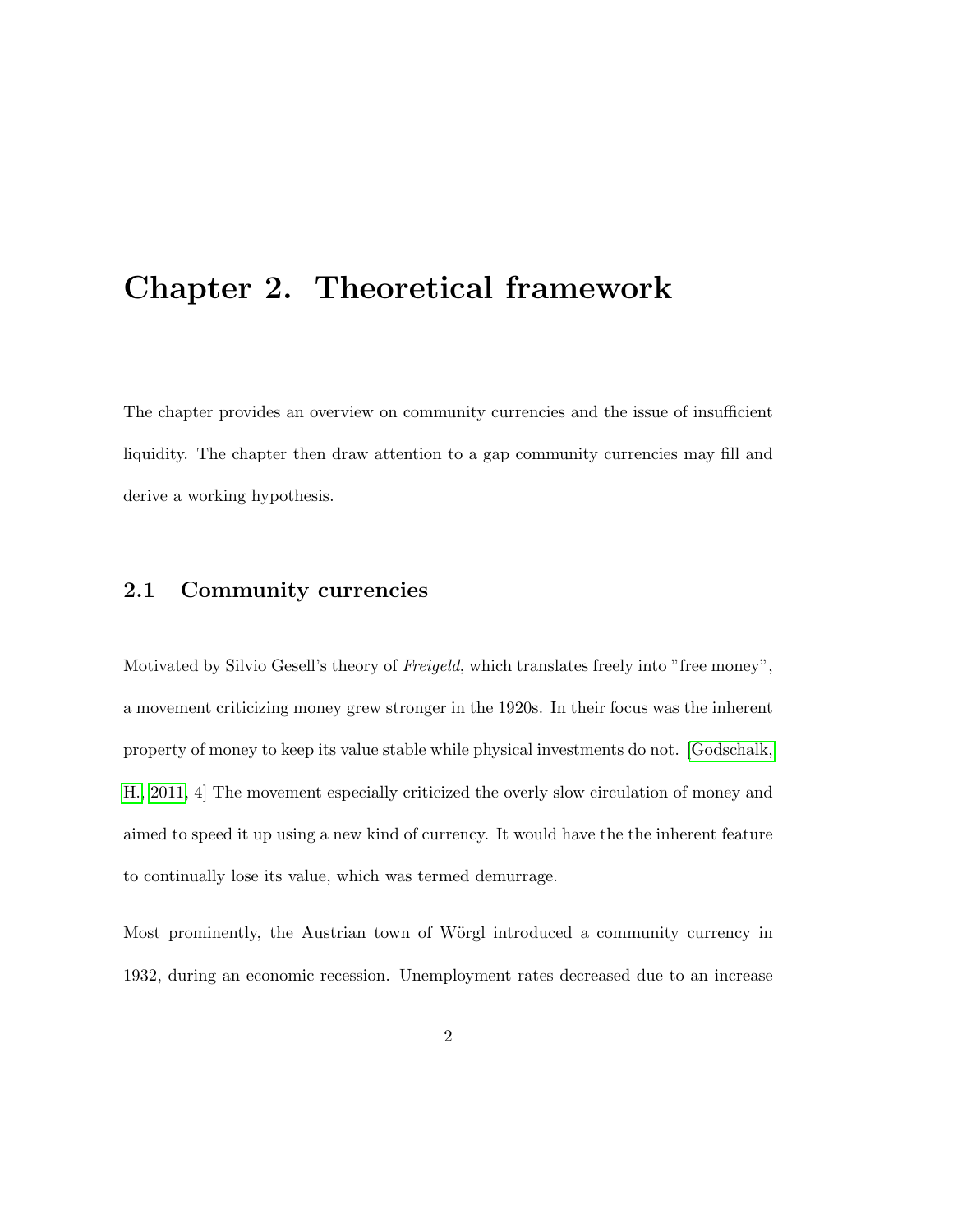in commercial interactions within the community network; investments and employment were paid for with community currency and could, in consequence, be increased. Demurrage forced the money to circulate more quickly, which led to a social product nine times as efficient as conventional money. However, the central bank stopped the experiment six months after it had started.[\[Unterguggenberger Institut, 2018\]](#page-25-0)

The idea fell dormant after the initial experiments in the 1930s, but has found a revival in the 1990s. Since then, numerous community currencies have been introduced in the Global South and the Global North which vary greatly in their respective implementations. Demurrage and economic aspects such as the critique of slow circulation which started the movement have moved away from the center of focus. Nowadays, networks mostly focus on the local aspect, creating a community sharing more than just a currency. Academic evaluation has increased in the past decades, allowing for a closer study of economic and social impacts.

Essentially the same as any other currency, a community currency is used as a means of payment. It holds the traditional functions of money: means of exchange, store of value and unit of account [\[Collins, J.R. and Greenham, L.S.T. , 2012,](#page-23-0) 39]. However, it is restricted to a geographical area, covering only a local community which accepts the currency as an additional means of payment. As a community currency is usually not convertible into another currency (including the official national one), it cannot leave the region of validity and as such cannot become scarce. It may thus complement other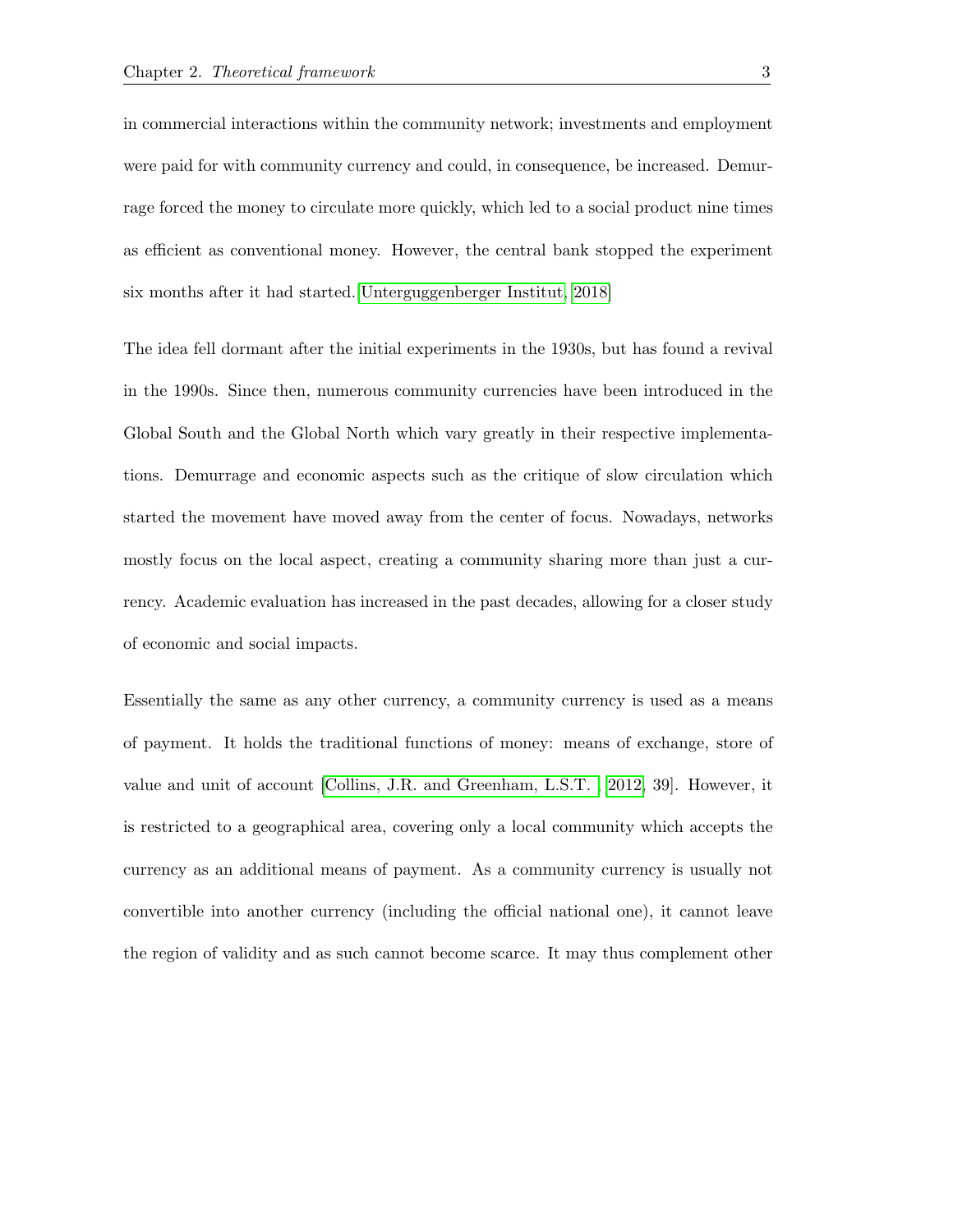currencies with additional liquidity [\[Schraven, J. , 2001,](#page-25-1) 9], providing an alternative when official currency is not or not sufficiently available.

In academia, the impact of community currencies is debated, especially on an economic level. Despite its economic motivation, not many studies show community currencies' economic advantages - especially in the Global North. While Bangla-Pesa [\[Ruddick](#page-25-2) [et al., 2015\]](#page-25-2) and Red de Trueque [\[Gomez and Helmsing, 2008\]](#page-24-1) are prominent examples of successful community currencies in the Global South, European community currencies such as the Bristol Pound [\[Marshall and O'Neill, 2018\]](#page-24-2) and Ithaca Hours [\[Seyfang and](#page-25-3) [Longhurst, 2013\]](#page-25-3) lack evidence of clear economic benefits. Some scholars argue that economic benefits are only due to an effect of redistribution from businesses outside the network to those inside (e.g. [\[Thiel, 2011,](#page-25-4) 302]). However, there seems to be a difference in the impact of community currencies in the Global North as opposed to the Global South. This difference and its connection to a community's liquidity level have not yet been addressed in literature. In the following, we discuss the consequences of insufficient liquidity and how this may connect to the economic success of a community currency.

### <span id="page-6-0"></span>2.2 Liquidity

In a modern society, money as a means of exchange ensures individuals can meet their demands of goods and services. Instead of offering goods or services in direct return, they can use money as a fungible intermediary. To profit from this function of money,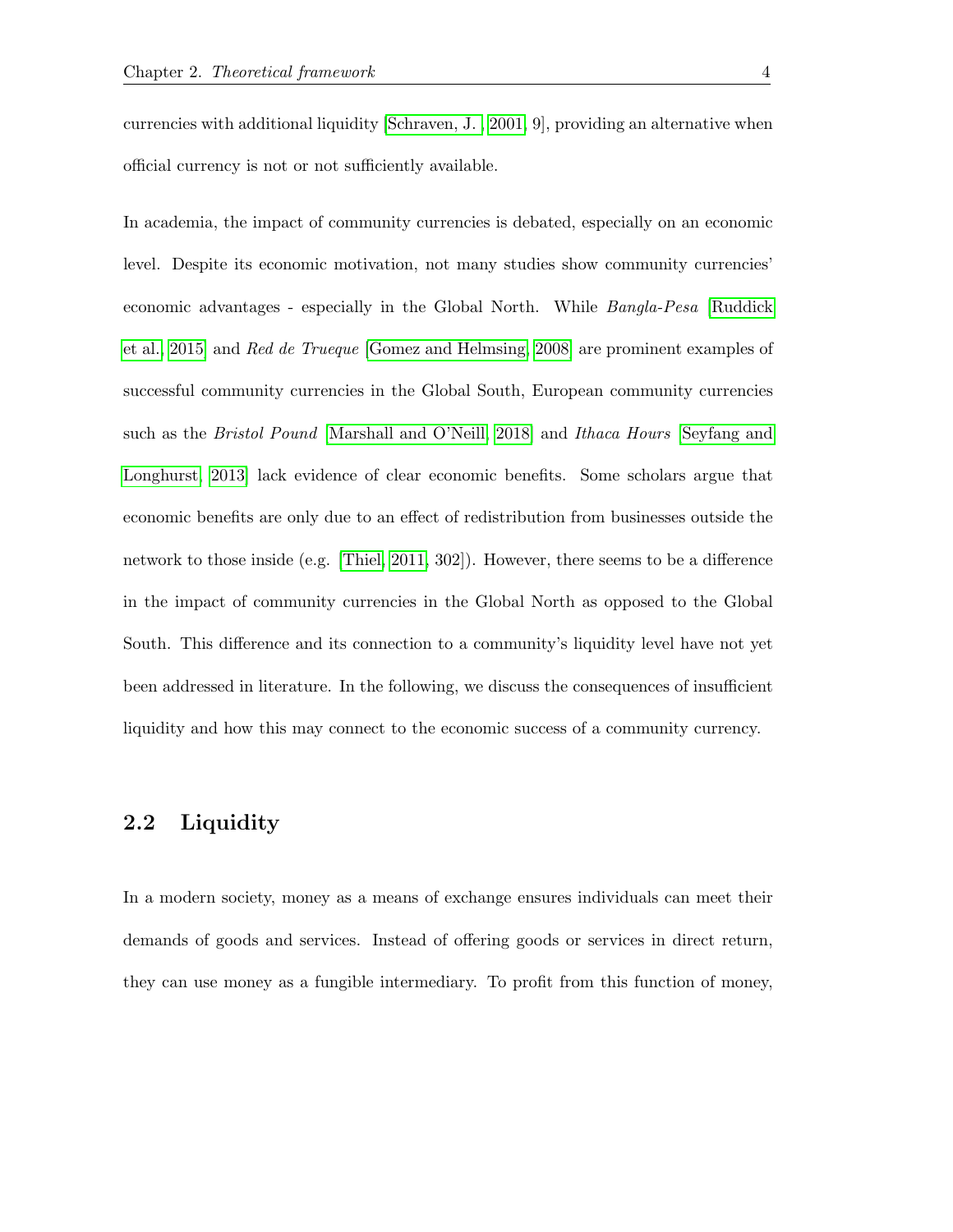individuals and societies as a whole need to ensure a sufficient level of liquidity. Here, we define liquidity as the quantity of money of which an individual or a society can immediately dispose.

If no money can be accessed immediately, we speak of "no liquidity"; if insufficient sums of money to fulfill an individual's or a society's demands can be accessed immediately, we speak of "insufficient liquidity". In this state, money cannot fulfill its function as a means of exchange. Since consumers lack sufficient funds, supply cannot meet demand (cf. Figure [2.1\)](#page-7-0). This imperfect allocation of goods and services leads to both excess supply on the producers' side and excess demand from the consumers' perspective.

<span id="page-7-0"></span>

FIGURE 2.1: Demand-supply graph with insufficient liquidity Data source: author.

While constantly low liquidity may lead to a new equilibrium of supply and demand, seasonal changes in liquidity pose a unique problem. Supply and demand during the season of high liquidity create an equilibrium (green line in figure [2.1\)](#page-7-0) under which. But during the season of low liquidity, the equilibrium cannot be reached because individuals have fewer funds (red line in [2.1\)](#page-7-0). However, demand and supply themselves may be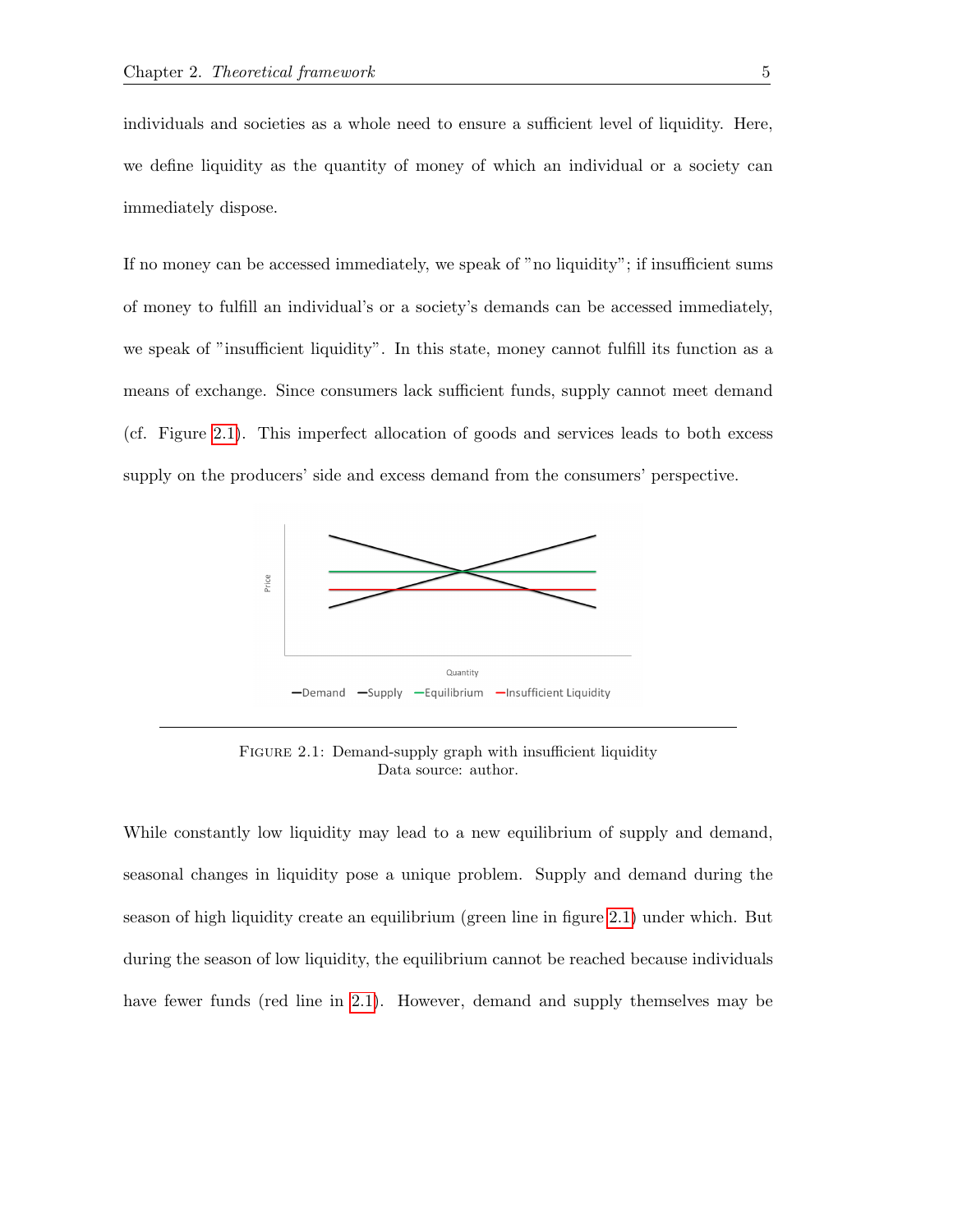relatively stable. This leads to the imperfect allocation of goods and services introduced above.

Seasonal liquidity is present especially in rural areas with a majority of population employed in the agricultural sector. Income is created once a year during harvest season [\[Hong and Hanson, 2016,](#page-24-3) 5]. It constantly decreases as external goods and services, such as fertilizers, are consumed. Such investments are not only local but also done in urban areas, and therefore continually decrease liquidity for the entire rural area. Especially the poor are affected by seasonal income as they are forced to cut food intake with decreasing liquidity [\[Lipton, 1986,](#page-24-4) 4]. In a situation of insufficient liquidity, we identify three core economic disadvantages:

- 1. Decreased savings. Consumers lack sufficient liquidity to meet their demands, so they also lack excess funds which could be saved.
- 2. Decreased sales. Imperfect allocation leads to excess supply, i.e. less sales than in a situation of sufficient liquidity.
- 3. Decreased consumption. Imperfect allocation leads to excess demand, i.e. less consumption than in a situation of sufficient liquidity.

Bank credits usually address these problems, offering extra funds to individuals and businesses when they lack sufficient liquidity to meet their demands. However, especially in rural areas in the Global South, many poor in need of credits do not have access to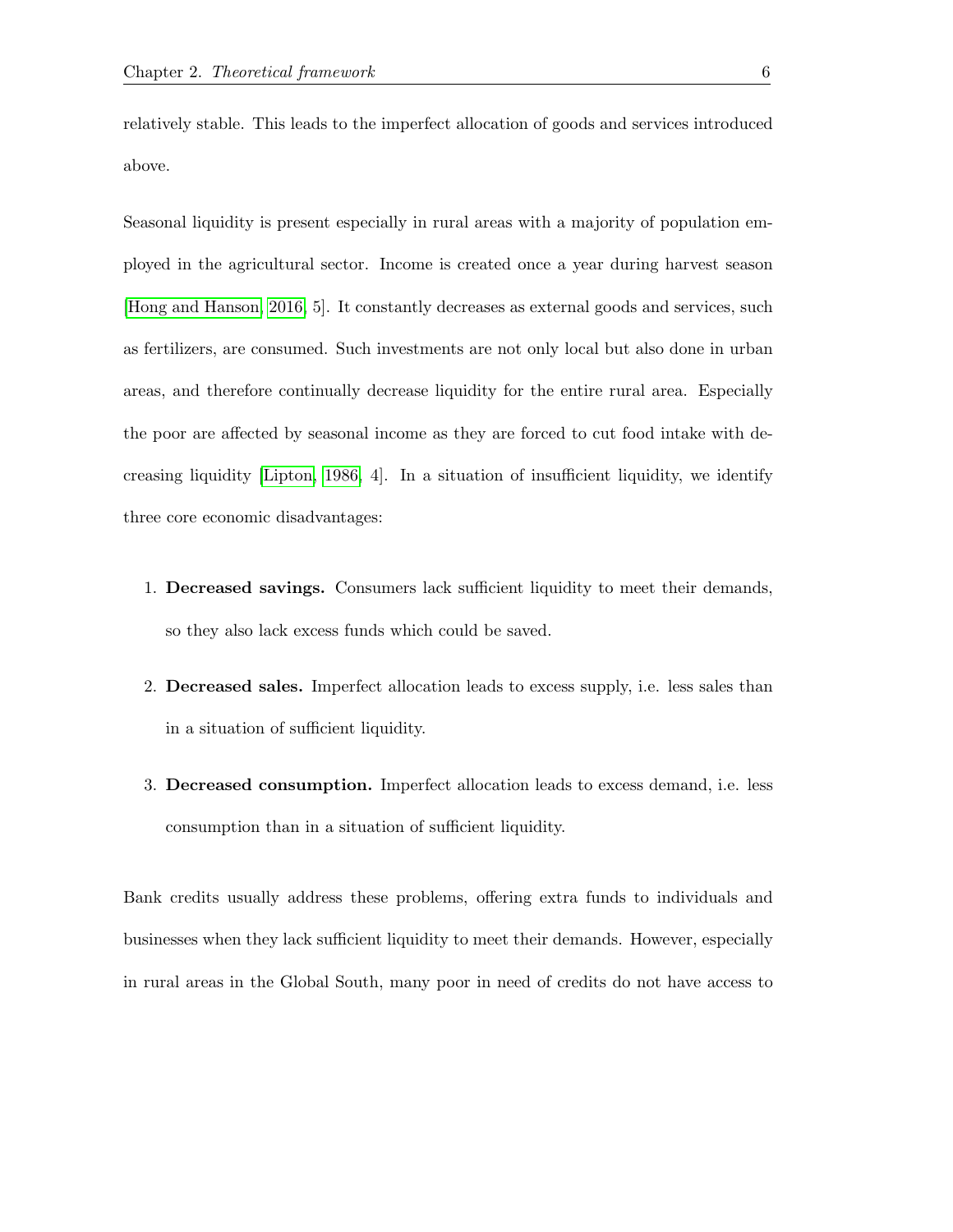financial institutions [\[Demirguc-Kunt, Asli, et al., 2018,](#page-23-1) 35]. Thus, these institutions' offer is not tailored to the poor rural population. In this situation, individuals with low liquidity cannot increase their funds.

A solution specific to rural areas in the Global South is the microfinance concept. Using the peer pressure of dense rural networks, it does not require collateral but rather depends on mutual trust in a group of individuals which share a credit. The concept allows individuals to access credits who would not have been credit-worthy in a different context. However, the interest rates are high in comparison to ordinary bank credits, diminishing liquidity in a long-term perspective. It may therefore constitute a poverty trap for borrowers. [\[Ahlin and Jiang, 2008,](#page-23-2) 14]

Also, microfinance institutions draw on liquidity that already exists in the region. In a season of low liquidity, this means a re-distribution of already few resources instead of additional liquidity - which is needed to address the issues enumerated above. Microcredits therefore appear to be a suboptimal or even counter-productive solution to these issues. In the following analysis, we therefore do not consider microcredit as an option to alleviate liquidity issues, but rather introduce an alternative.

In a situation with seasonally low liquidity alleviated by neither bank nor microfinance credits, a community currency may address the issues above effectively. Unlike a bank credit, a community currency does not require financial collateral. It rather draws on the strength of the microfinance concept and uses peer pressure as a form of social collateral,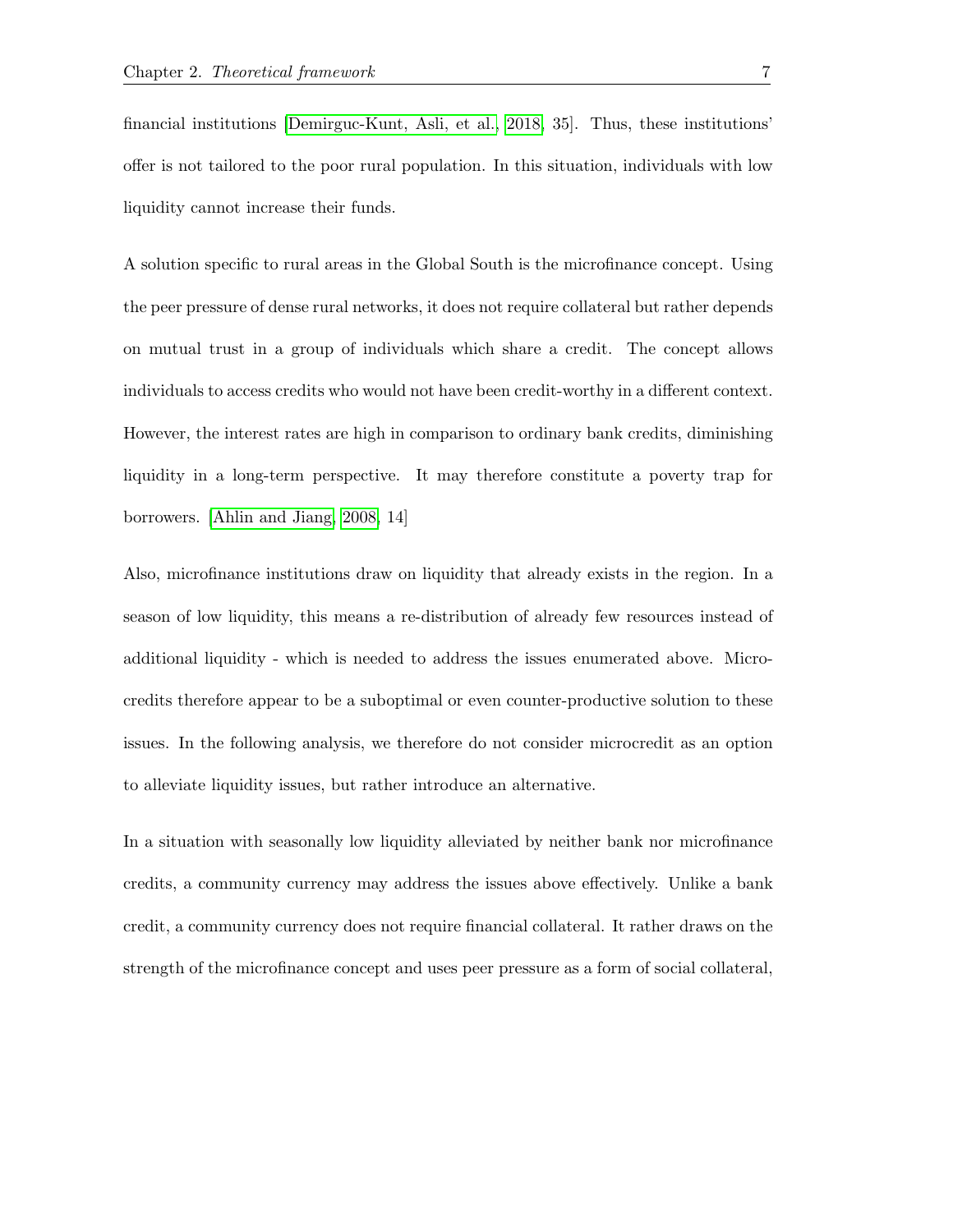enabling access to anyone within the rural network. Additionally and unlike the microfinance concept, a community currency does not require interest. It is created between members as a transferable loan without interest. As such, it represents a constant source of additional liquidity available to any individual within the rural network.

A community currency may allow to address the issues cited above caused by insufficient liquidity. It may increase savings. By increasing liquidity, it may also help to obtain the equilibrium between supply and demand, and thus increase both sales and consumption. A community currency may therefore be a viable alternative to traditional ways of addressing insufficient liquidity. However, it is a complex concept that can only be implemented on a rather local level. Hence, we assume community currencies will economically advantageous if no formal bank credits are available.

### <span id="page-10-0"></span>2.3 Hypothesis

The line of thought above lead us to the set of hypotheses detailed below. Since it is difficult to directly prove a hypothesis, we wish to reject its opposite. We therefore formulate the hypothesis aligning with the theoretical framework provided above as the alternative hypothesis,  $H_1$ .

In the following section, we test the hypothesis presented above by regarding two cases of different community currencies. If these cases lead to a rejection of  $H_0$ , we assume hypothesis  $H_1$  to be true.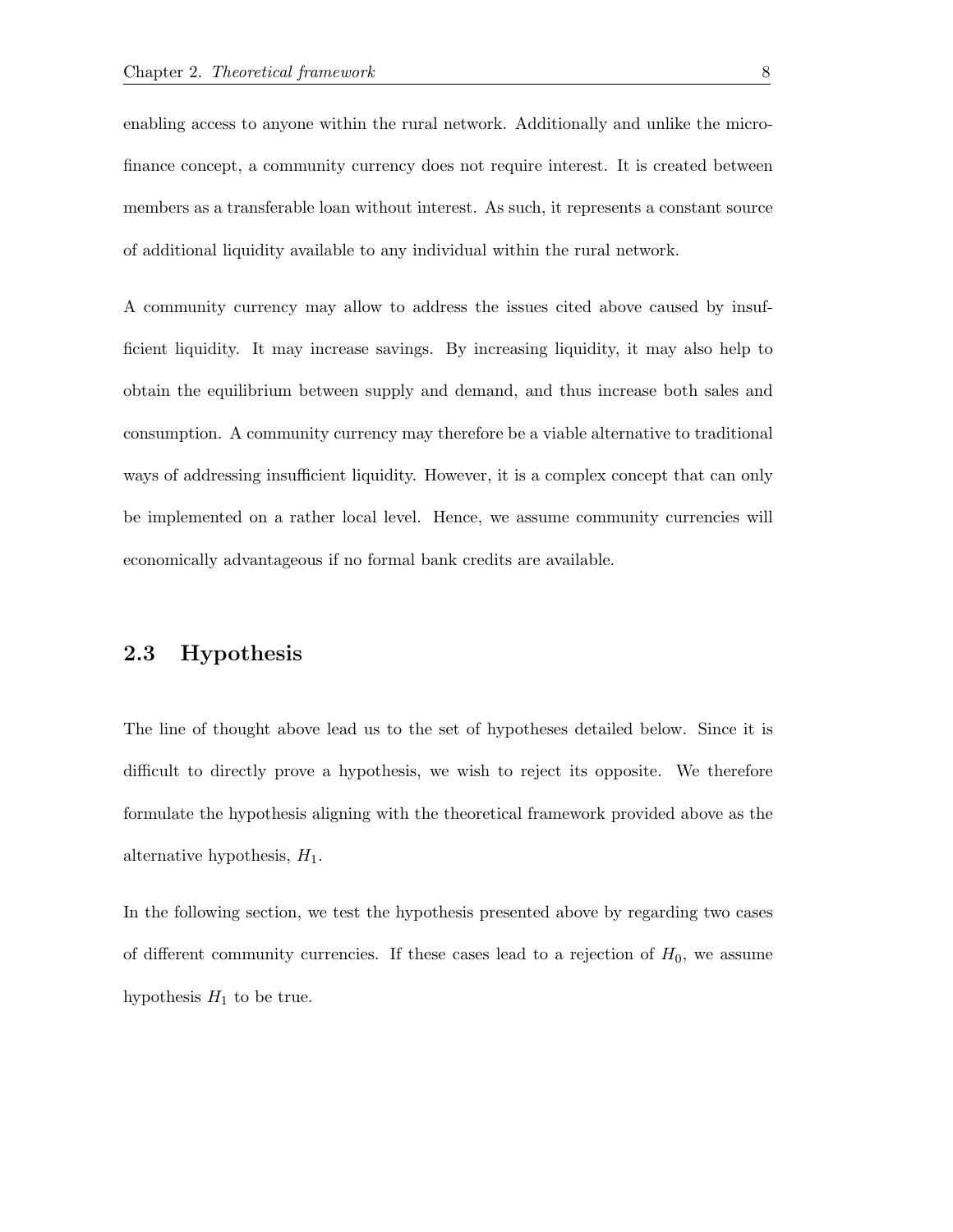- $H_0$ : Community currencies are only economically advantageous in a environment of sufficient liquidity.
- $H_1$ : Community currencies are only economically advantageous in a environment of insufficient liquidity.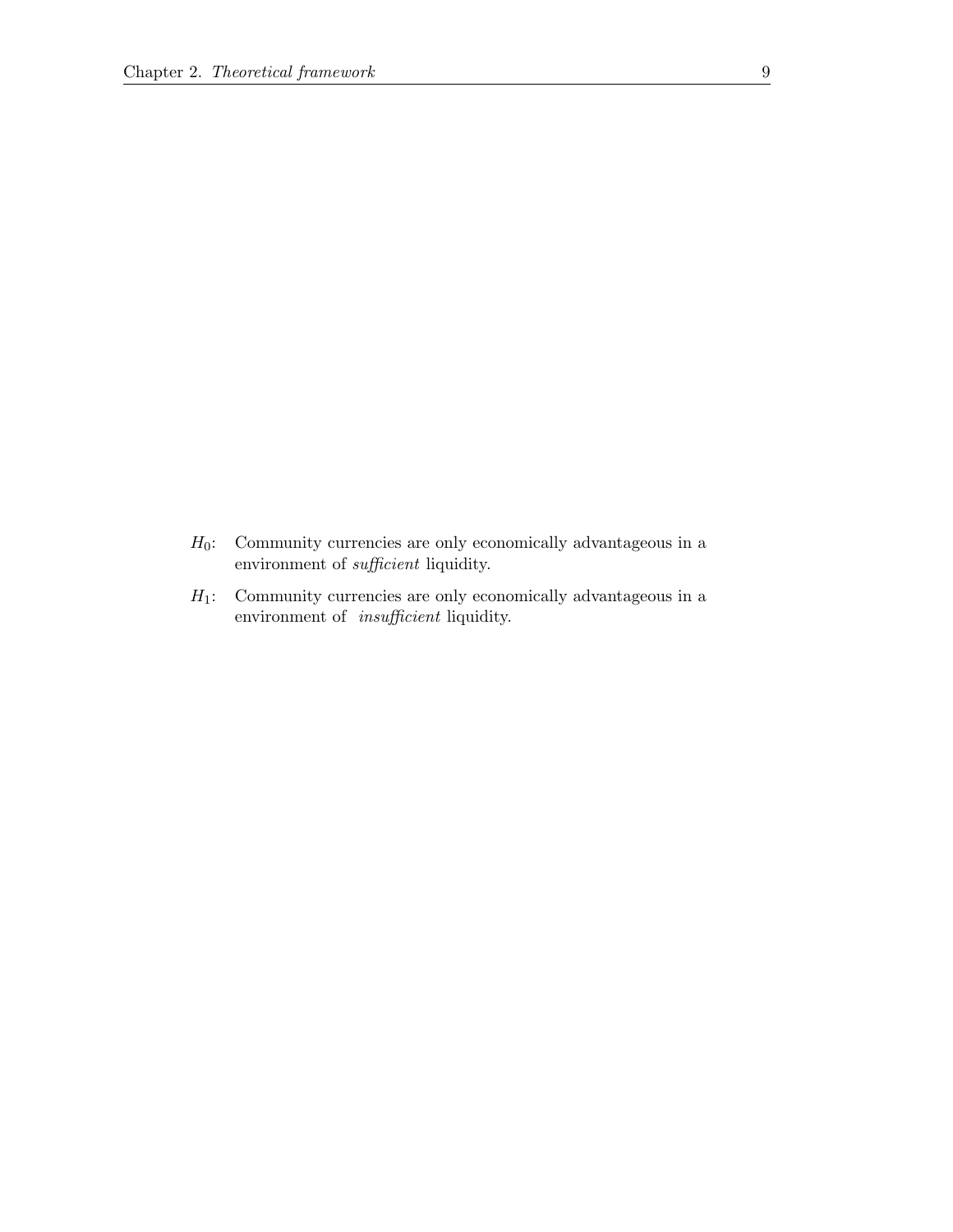## <span id="page-12-0"></span>Chapter 3. Testing the hypothesis

This chapter tests our hypothesis, first directly and then indirectly. The first case examines an environment of sufficient liquidity, the second a situation of seasonally low liquidity. We then examine implications for our hypothesis and conclude with remarks on limitations and possibilities of further research.

## <span id="page-12-1"></span>3.1 Chiemgauer: An environment of sufficient liquidity

<span id="page-12-2"></span>The German Chiemgauer is known as a very strong community currency in comparison with others in the Global North [\[Marshall and O'Neill, 2018,](#page-24-2) 273]. It even inspired other currencies such as the British BerkShares [\[Seyfang and Longhurst, 2013,](#page-25-3) 74]. If we can show that this strong currency acts in an environment of sufficient liquidity, yet does not entail economic advantages,  $H_0$  can be rejected.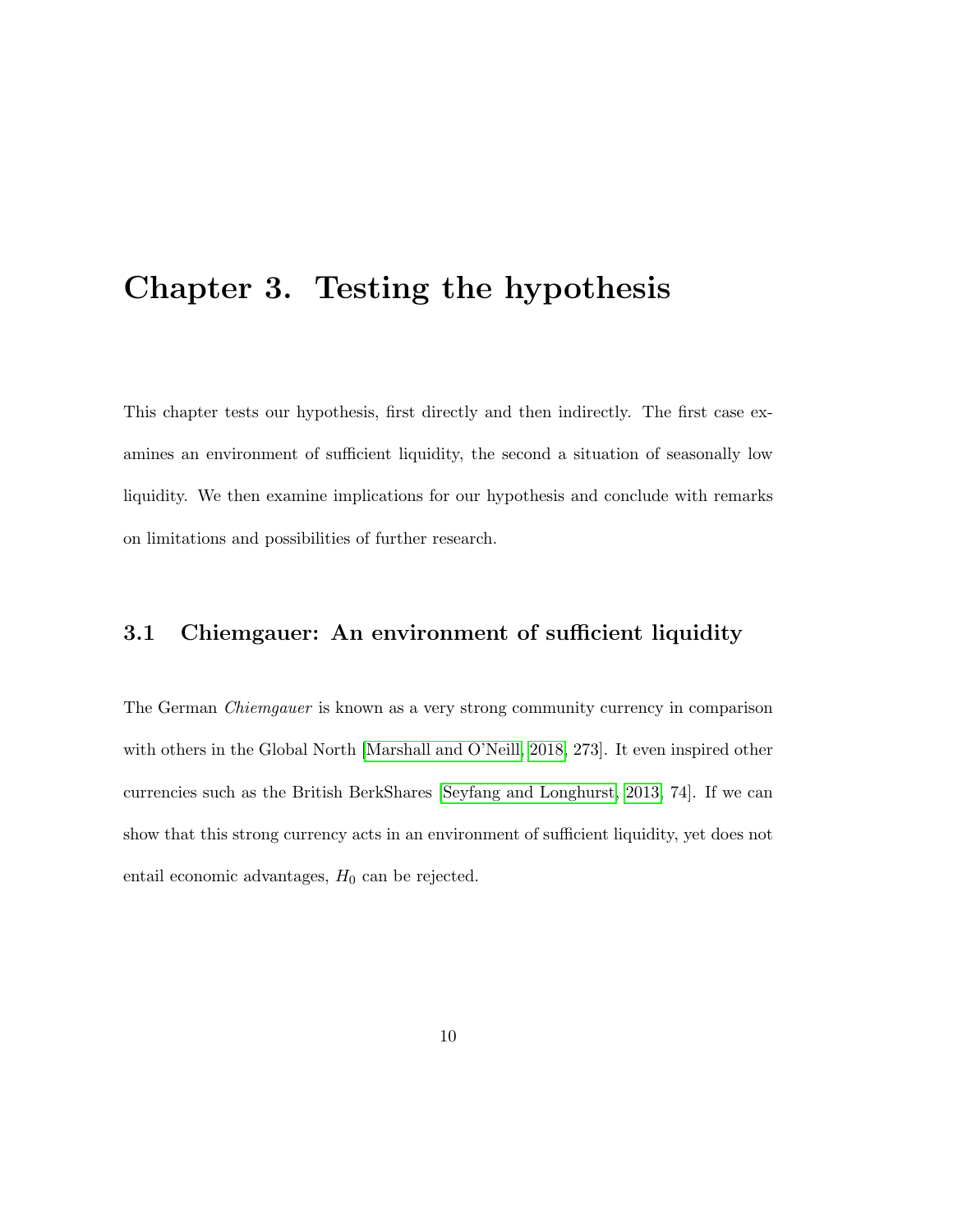#### 3.1.1 Overview on the Chiemgauer community currency

The community currency was started in 2003 as a school project in the Chiemgau region [\[Thiel, 2011,](#page-25-4) 240]. Supported by surrounding businesses and banks [\[Dittmer, 2013,](#page-23-3) 8], it has grown to a network of 419 participating businesses and many more members today [\[Chiemgauer Regiogeld UG, 2019\]](#page-23-4). Members can either pay using bills or giro-money via cards provided by local banks [\[Thiel, 2011,](#page-25-4) 240]. To increase the speed of circulation, a demurrage of 2 percent every three months has been introduced [\[Dittmer, 2013,](#page-23-3) 8]; 3 percent of sales are donated to local clubs [\[Thiel, 2011,](#page-25-4) 244]. The Chiemgauer is directly convertible to the national currency Euro [\[Thiel, 2011,](#page-25-4) 323].

#### <span id="page-13-0"></span>3.1.2 A sufficient level of liquidity

In comparison to other parts of Germany, the Chiemgau region is economically strong [\[Thiel, 2011,](#page-25-4) 324]. Also, it is touristy and home to many hotels [\[Roesl, 2007,](#page-25-5) 5], attracting liquidity from other regions - both German and internationally. With a strong economic standing and external increase of liquidity, it can be assumed that lack of liquidity is generally not an issue.

Since local banks participate in the network, we assume that members have access to bank credits if they are in need. Members are mostly aged 40 to 60, with an education and salary which are both above-average [\[Thiel, 2011,](#page-25-4) 255]. Since this group is employed and well-paid, it can be assumed that its members do not lack liquidity and have access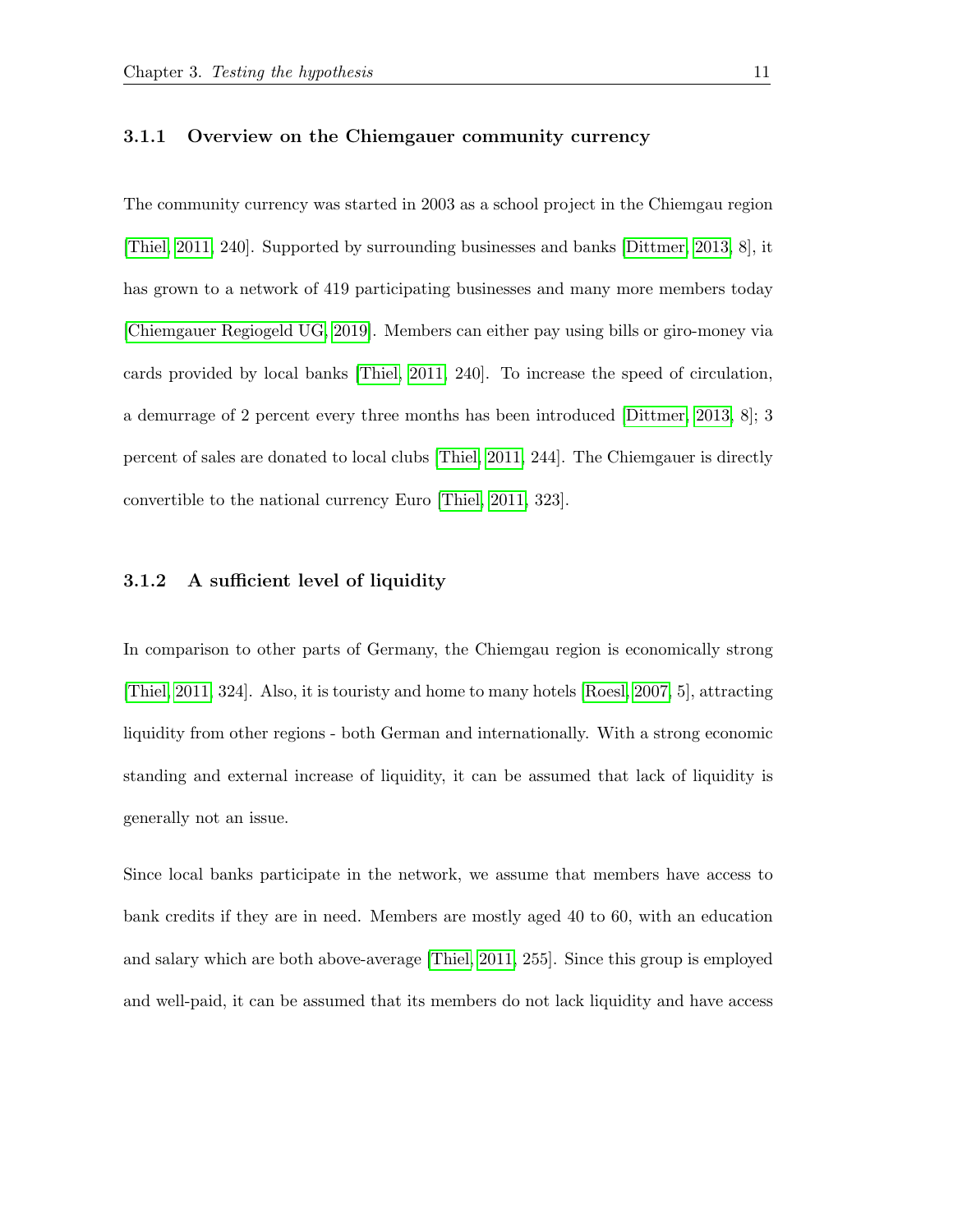<span id="page-14-0"></span>to bank credits if they are in need. We therefore assume the Chiemgauer circulates in an environment of sufficient liquidity.

#### 3.1.3 Lacking evidence of economic benefits

Despite its high level of circulation in comparison to other community currencies, the Chiemgauer only accounts for 0.01 percent of the regional economic product [\[Dittmer,](#page-23-3) [2013,](#page-23-3) 9]. This indicator for currency acceptance within the regional network is rather low. However, we examine its economic impact and not its popularity, which can also be impacted by other than economic factors. Consequently, the low level of this indicator is an indication, but not evidence of a lack of economic advantages.

Additionally, there are strong doubts whether the Chiemgauer motivates its members to switch currency without further economic consequences [\[Dittmer, 2013,](#page-23-3) 8,10]. Members state they do not use the Chiemgauer as a complementary currency; rather, it is regarded as only one form which money may assume [\[Thiel, 2011,](#page-25-4) 323]. Therefore, it does not add liquidity or change the way in which members use their resources. In this way, the Chiemgauer does not increase savings.

Members also state they have not changed their quantity of consumption, but rather switched to participating businesses [\[Thiel, 2011,](#page-25-4) 302]. Therefore, the Chiemgauer achieves a regional inter-business shift in sales instead of increasing them. If a single participating business experiences an increase in sales, other businesses lose clients and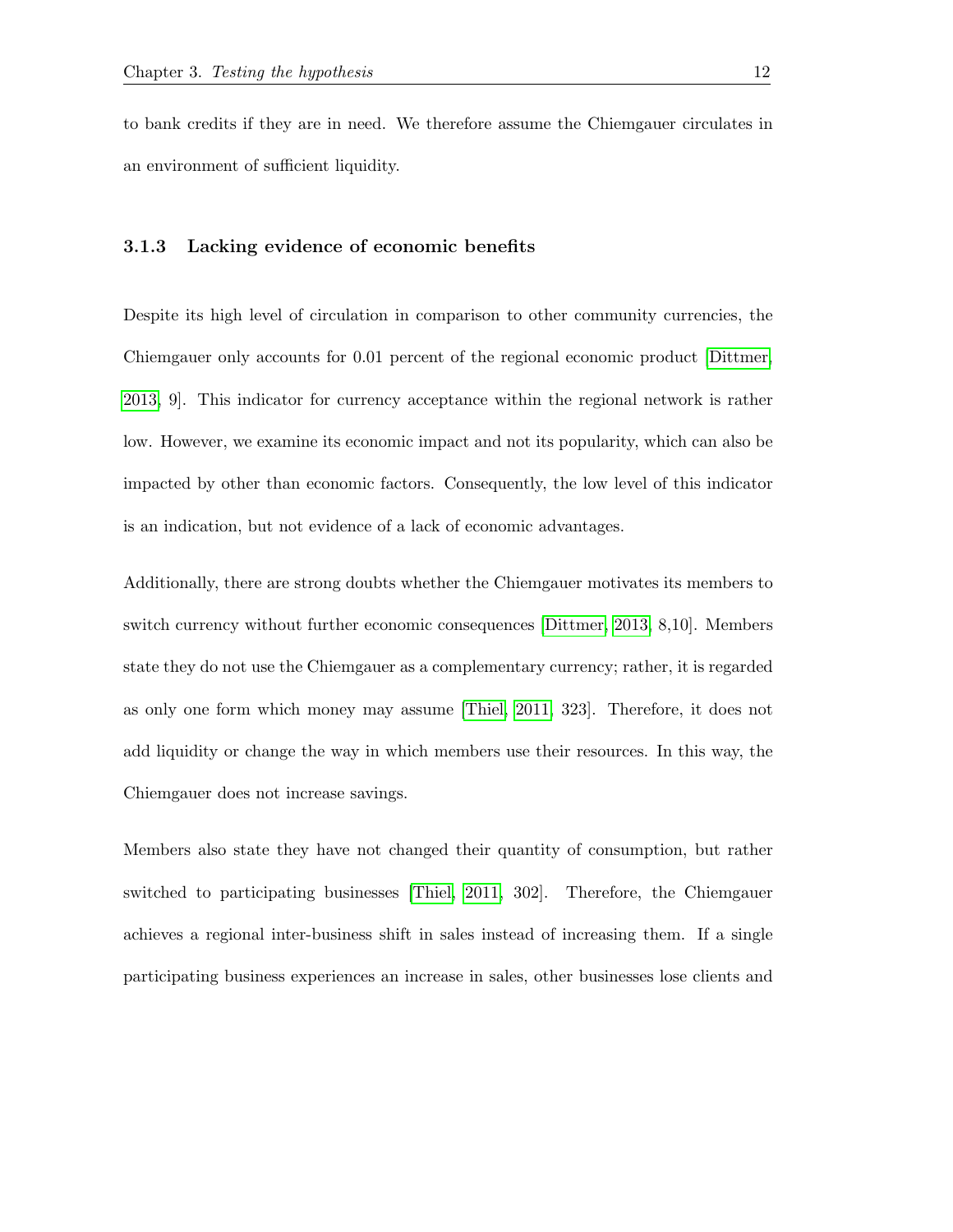experience decreasing sales. Consequently, the Chiemgauer increases neither consumption nor sales for its members.

In conclusion, the Chiemgauer fails to address the economic issues listed above. It does not increase savings, consumption or sales but rather represents a luxury money [\[Thiel,](#page-25-4) [2011,](#page-25-4) 282] that is only used by a certain clientele, apparently for non-economic reasons.

#### <span id="page-15-0"></span>3.2 Sarafu credit: An environment of insufficient liquidity

Kenyan *Sarafu credit* is a very well-researched community currency, especially in comparison to other currencies in the Global South (cf. [\[Cauvet, 2018,](#page-23-5) [Richards and Ruddick,](#page-24-5) [2013,](#page-24-5) [Ruddick et al., 2015\]](#page-25-2)). If it can be shown that it carries economic advantages in an environment of insufficient liquidity,  $H_0$  can be rejected.

#### <span id="page-15-1"></span>3.2.1 Overview on the Sarafu credit community currency

Started in 2011 in an informal settlement in Mombasa as the Bangla-Pesa, the community currency developed into the larger network of *Sarafu credit*. It slowly spread to different regions, both rural and urban, reaching 12 communities today. [\[Cauvet, 2018,](#page-23-5) 6] Members can use bills in the first communities that joined, but recently a blockchainbased digital solution similar to mobile money has been introduced. It is intensely used, with 40,000 transactions made by 4,065 members in just a year [\[Grassroots Economics,](#page-24-6) [2019a\]](#page-24-6). While technically feasible, demurrage is currently not implemented. Sarafu credit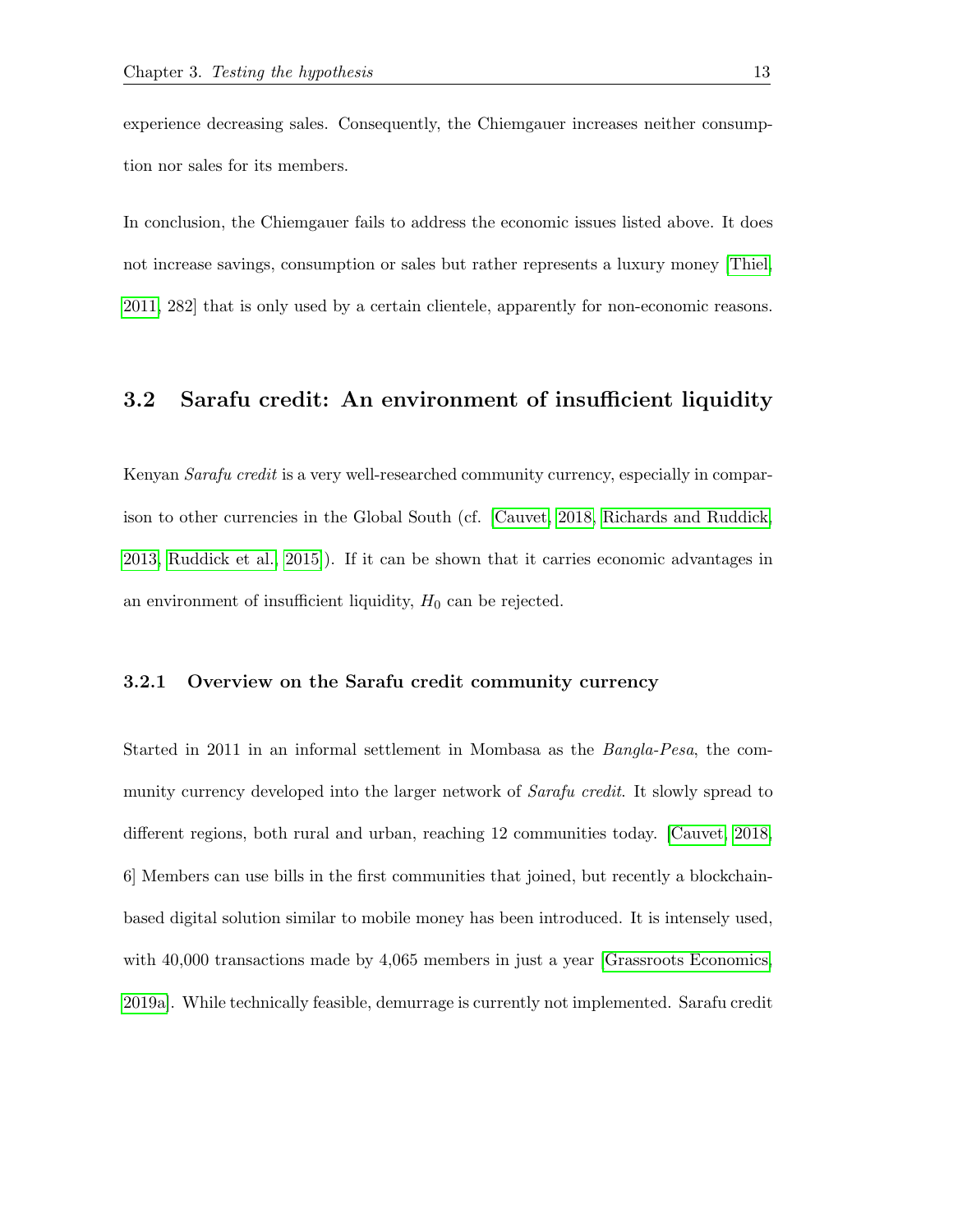<span id="page-16-0"></span>is not convertible to the national currency; the total amount in circulation is increased with every new member endowed with an initial sum.

#### 3.2.2 An insufficient level of liquidity

Sarafu credit members are generally poor and live in both rural areas [\[Cauvet, 2018,](#page-23-5) 22] and urban informal settlements[\[Ruddick et al., 2015,](#page-25-2) 2]. A pattern of seasonal liquidity can not only be shown for rural [\[Hong and Hanson, 2016,](#page-24-3) 3], bot also for urban areas: An informal settlement in Mombasa seasonally disposes of 144 percent more supply than is demanded during a season of insufficient liquidity[\[Ruddick et al., 2015,](#page-25-2) 18].

However, liquidity cannot be restored in a sufficient way with formal bank credits. Sarafu credit members are usually poor and female - and thus members of society with the least access to financial institutions [\[Demirguc-Kunt, Asli, et al., 2018,](#page-23-1) 37]. This impedes access to formal credits for a majority of its members. With seasonal changes in liquidity, but insufficient access to bank loans, we assume that liquidity in the environment of Sarafu credit is low.

#### <span id="page-16-1"></span>3.2.3 Evidence of economic benefits

Studies on the impact of Sarafu credit show that members benefit economically in various ways. Daily purchases in community currency allow members to save money in national currency which they would have spent otherwise [\[Ruddick, 2011,](#page-25-6) 8]. Savings can then be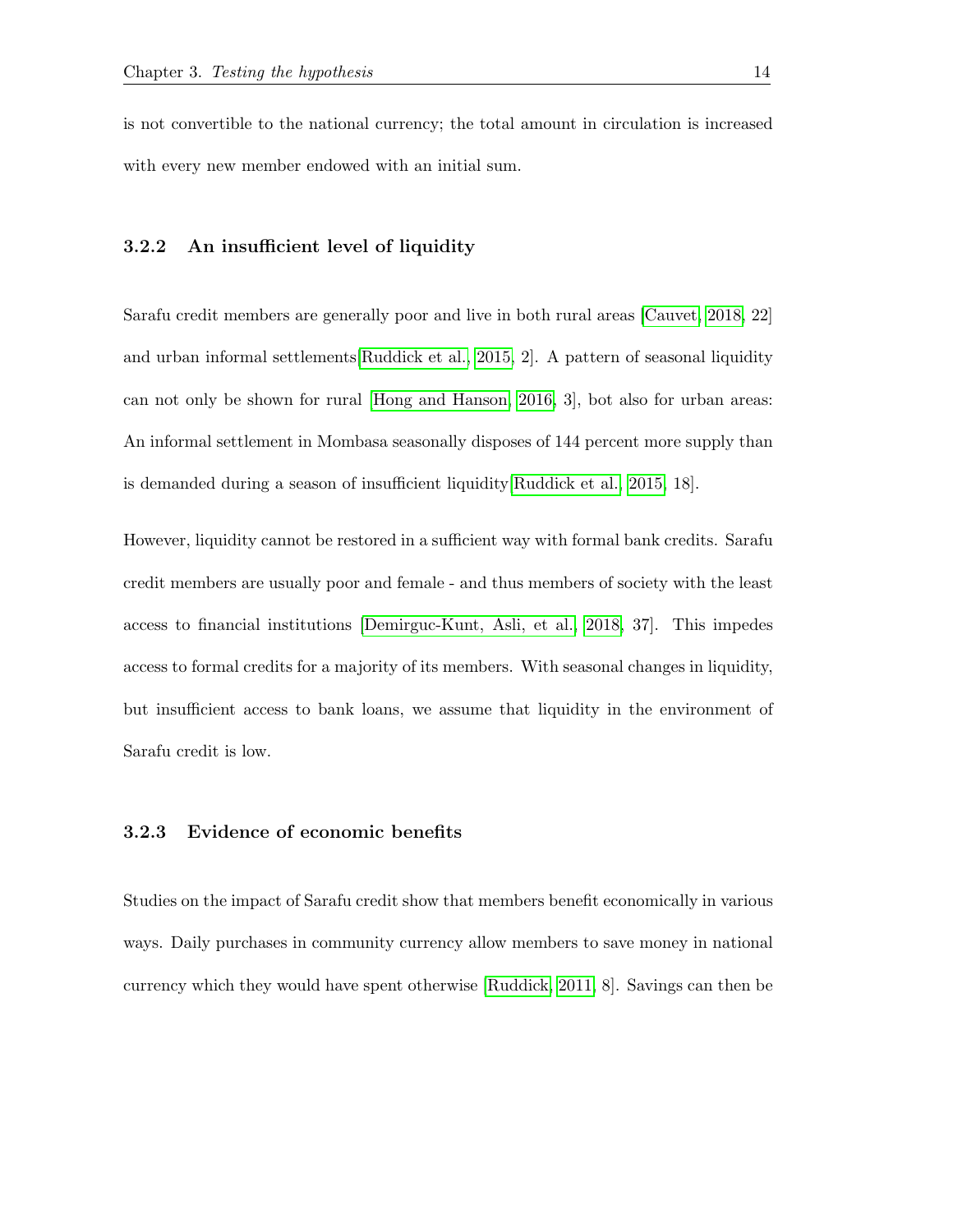used to invest in members' businesses, advancing opportunities of local economic growth and higher levels of liquidity.

Also, members significantly increase their consumption. [\[Cauvet, 2018,](#page-23-5) 21-22] reports that members have a significantly higher food consumption than non-members, as well as a generally higher food budget. This may be a case of inverse correlation, i.e. individuals with a higher food consumption and budget may be more likely to join the network than individuals with a lower consumption and budget. But in the context of increased savings and a high proportion of food in reported transactions [\[Grassroots Economics, 2019a\]](#page-24-6), a causal relationship between membership and increased consumption is likely.

Moreover, sales within the network increase. In the case of *Bangla-Pesa*, the community currency accounted for 22 percent increase in monthly income [\[Ruddick et al., 2015,](#page-25-2) 6]. With both consumption and sales increasing, we assume the community currency not only causes a shift of demand towards participating businesses, but an overall increase of sales.

<span id="page-17-0"></span>Sarafu credit appears to be an efficient means to decrease the gap between excess supply and excess demand, increasing not only savings but also consumption and sales. This evidence might be questioned if only one of the issues introduced above were addressed. However, in interaction of all three issues, it seems that Sarafu credit is indeed economically advantageous.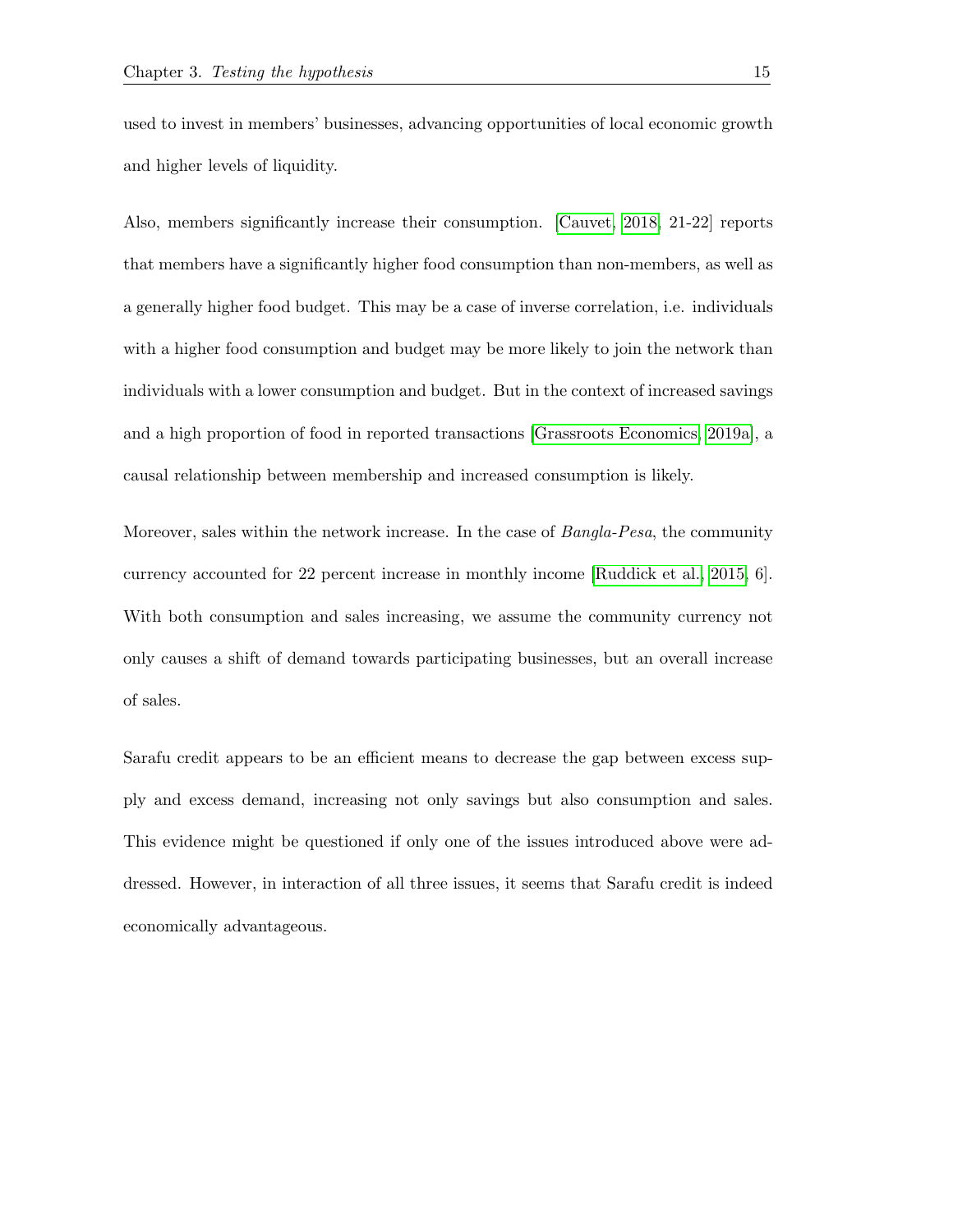### 3.3 Implications for hypothesis

The case studies above address our  $H_0$  from two different perspectives, helping to evaluate whether or not it can be rejected. In the case of the Chiemgauer, which circulates in an environment of sufficient liquidity, we showed it is not economically advantageous. This result is incongruous with our  $H_0$  which predicts economic advantages. The hypothesis can therefore be rejected; the community currency does not bring economic benefits in an environment of sufficient liquidity.

The case of Sarafu credit shows economic advantages in an environment of insufficient liquidity. This finding is incongruous with the  $H_0$  predicting no economic advantages in this situation. The hypothesis can therefore be rejected; the community currency is connected with economic benefits in an environment of insufficient liquidity.

<span id="page-18-0"></span>Combined, these two findings reject the  $H_0$  and lead us to assume  $H_1$ : Community currencies are only economically advantageous in an environment of insufficient liquidity. In future considerations of implementing community currencies, this finding may be useful; also, it may provide an innovative way of addressing economic problems caused by insufficient levels of liquidity.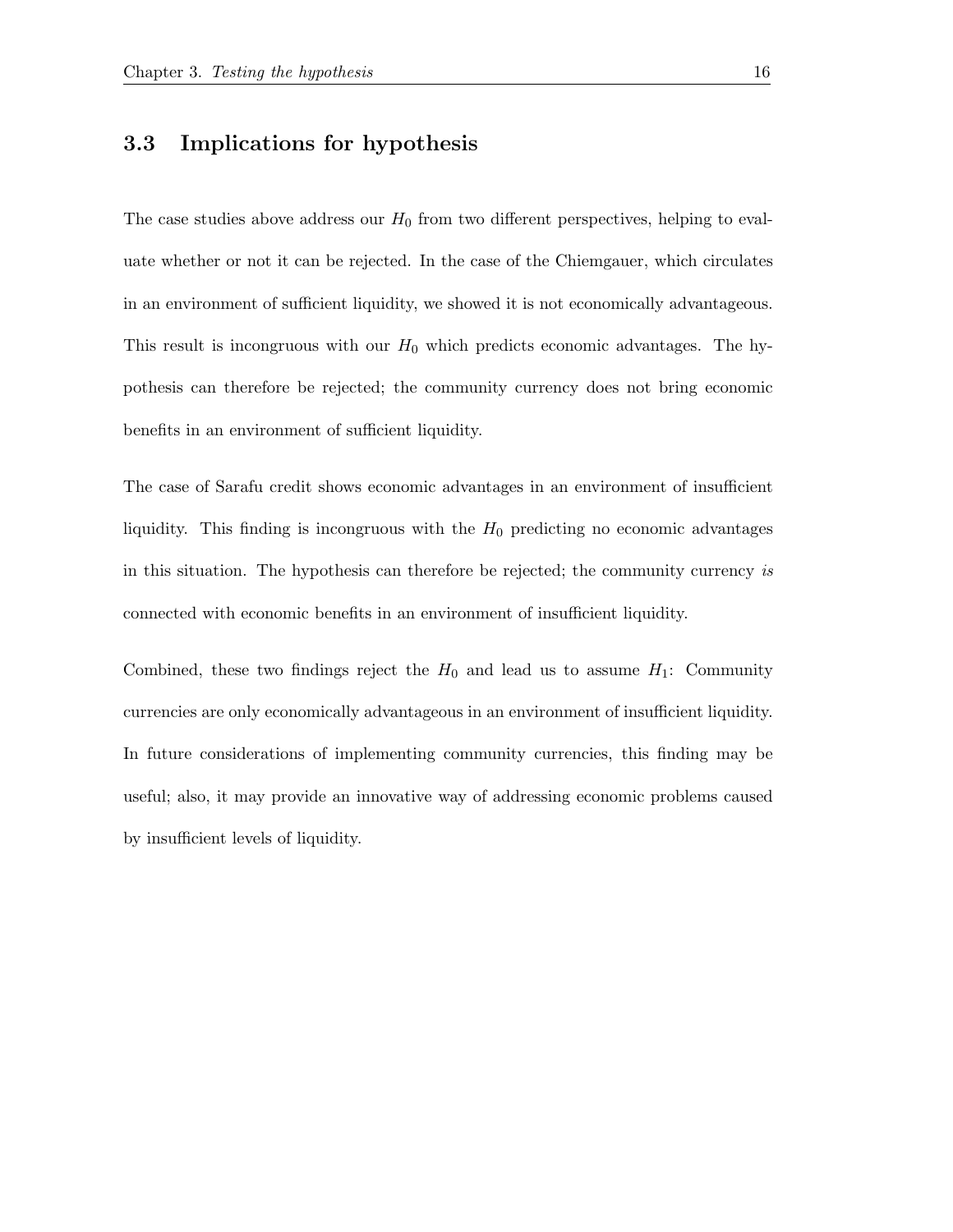### 3.4 Limitations and further research

Due to the limited scope of this study, the analysis was confined in various ways. In the following, we explain these limitations and propose further directions of study. Addressing them may lead to a more holistic view of the subject.

The study is limited to two case studies. These may be special cases and therefore not representative for other community currencies. Considering the comprehensive nature of our hypothesis, expanding the analysis to other networks can prove insightful. The hypothesis may be tested more thoroughly to evaluate if our results hold up in other communities.

Additionally, the study only examines, in a qualitative way, evidence on economic impacts found by other researchers. While this is a valid introductory method, it complicates direct comparison between the two cases. A quantitative approach may improve results, providing data which is directly comparable between networks.

This also applies to the examination of the level of liquidity in their respective environment. Within the scope of this paper, only a superficial study of liquidity was possible, based on available data on the respective networks' region and members. To increase precision and enable direct comparability, metrics to measure liquidity could be developed and collected in the communities of interest.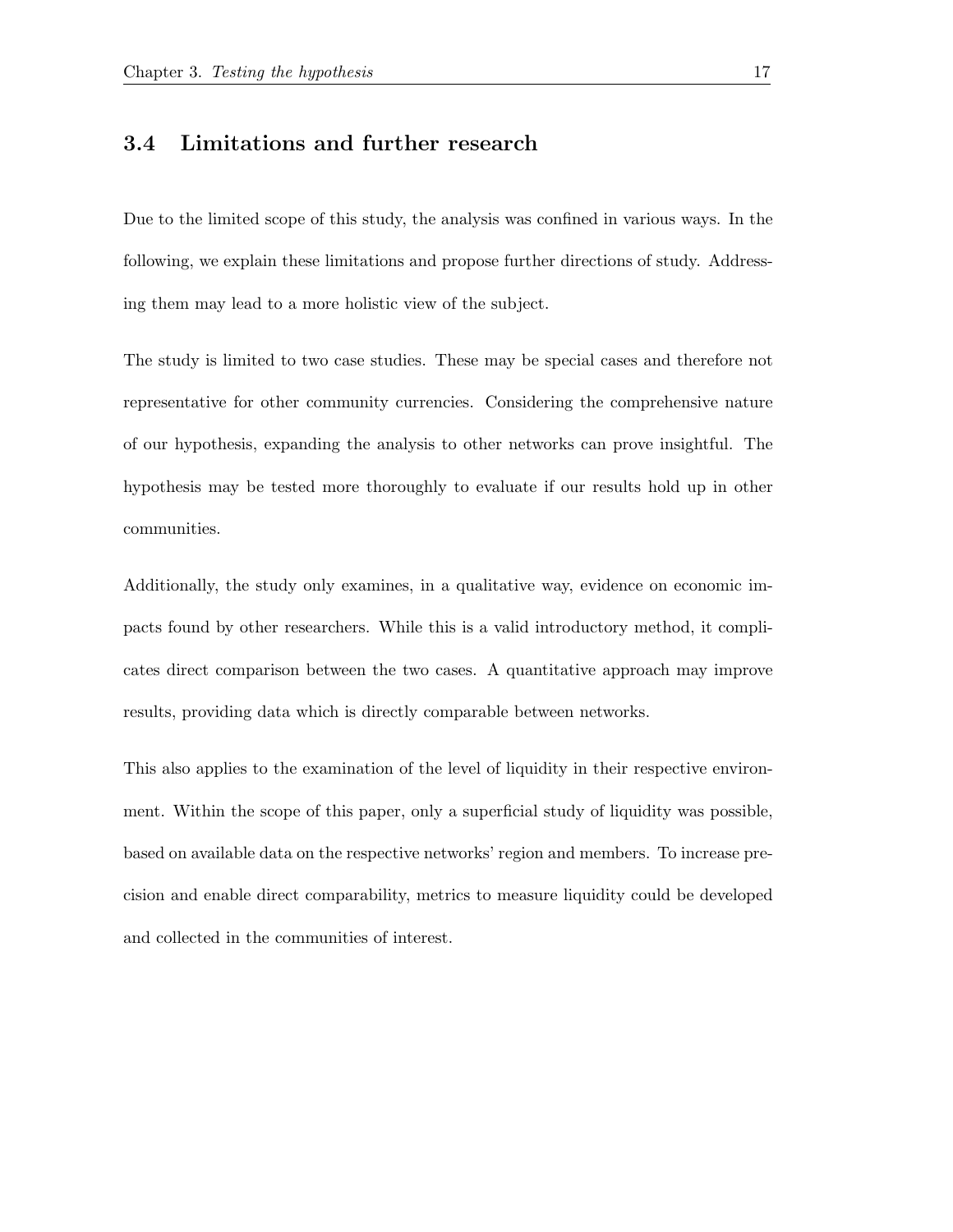Generally, the study is preliminary. Its results may further be tested in a combination of the approaches addressed above. The number of examined community currencies could be increased while quantitative methods could facilitate comparison. Collecting such panel data is intensive in time and resources but would provide a more complete picture of reality.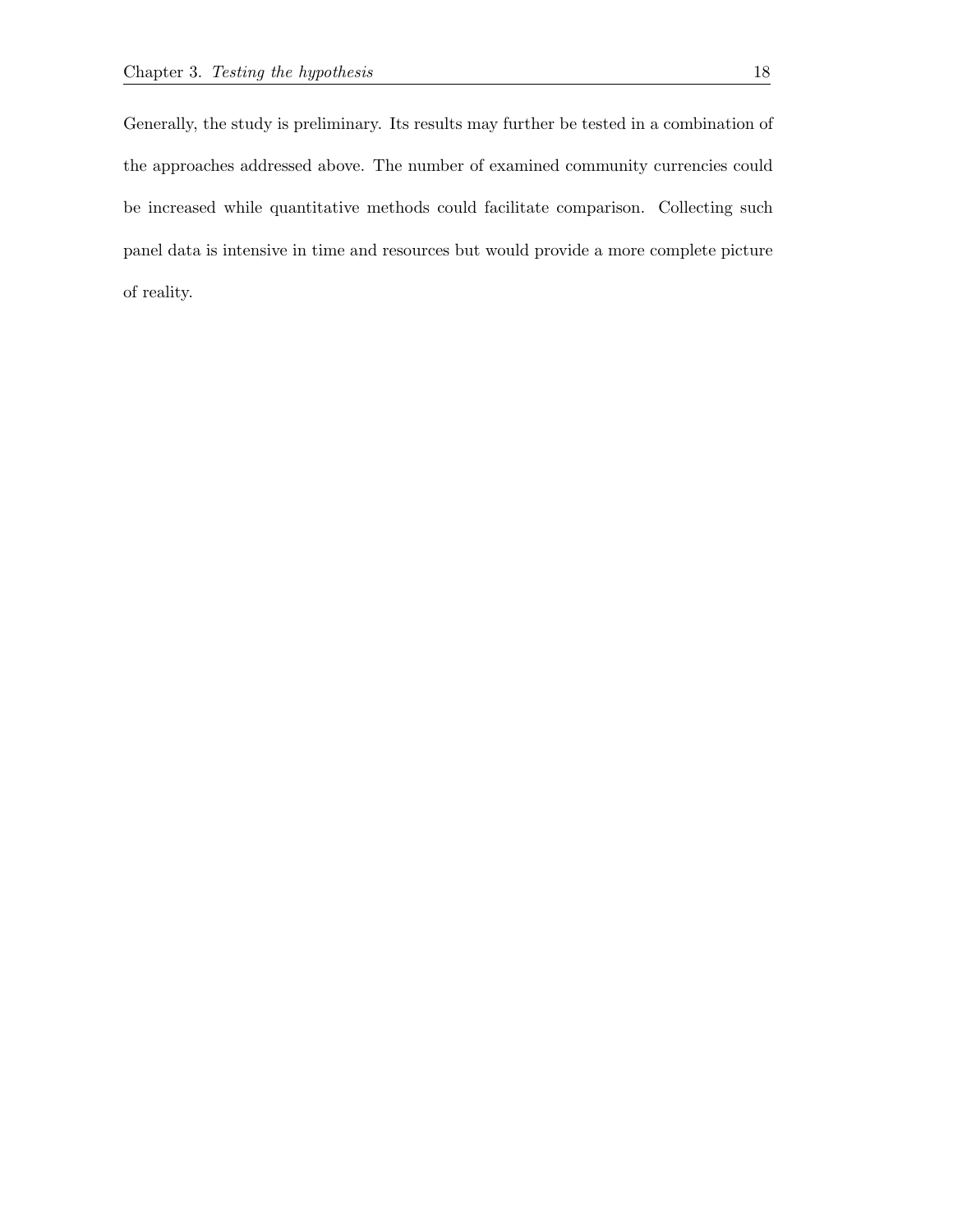## <span id="page-21-0"></span>Chapter 4. Conclusion

This paper set out to examine the level of liquidity under which community currencies are economically advantageous. Building on existing literature on both community currencies and liquidity, we developed a hypothesis stating community currencies are only economically advantageous in an environment of insufficient liquidity. Since it is difficult to prove this hypothesis, we aimed to reject the opposite, which we refer to as  $H_0$ . We contributed to existing literature by addressing a potential cause of economic success which has, so far, been neglected.

Following the theoretic framework, we further aimed to test the hypothesis with two case studies. The first case showed no economic benefits in an environment of sufficient liquidity. The second case showed economic benefits in an environment of insufficient liquidity. These results were incongruous with our  $H_0$ , which was consequently rejected. Instead, we accepted the alternative hypothesis, stating that community currencies are only economically advantageous in an environment of insufficient liquidity.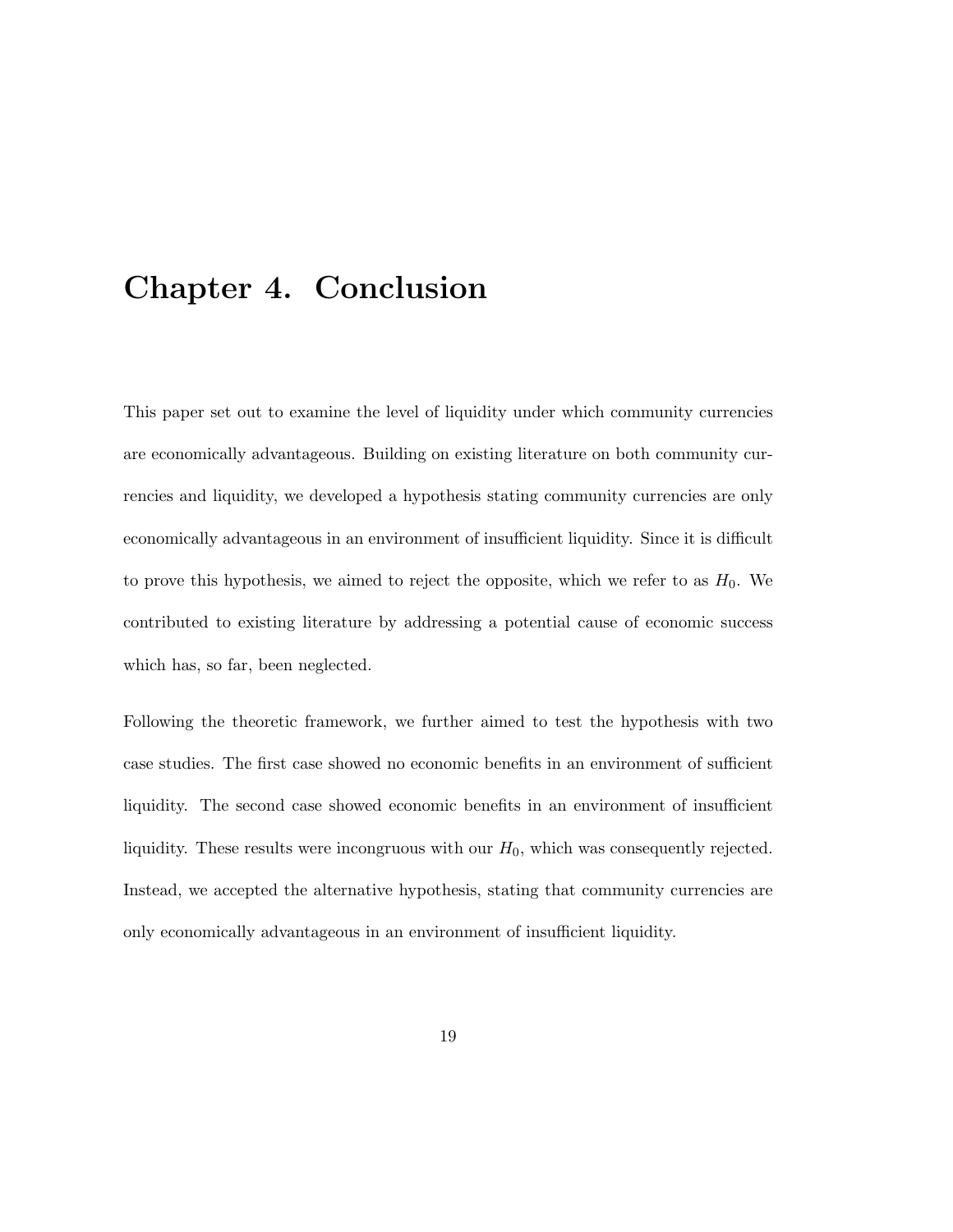The limits of this study point towards possible areas of future research. The number of studied communities could be increased to further validate the hypothesis. Additionally, a quantitative approach of examining a community currency's level of liquidity and economic success would enable direct comparison and provide further insights. A panel study would combine these two methods.

This study not only fills a research gap left by current literature, but also provides an analysis of an important success factor of community currencies. It may improve future implementations of this concept in various settings. Our findings may also enable innovative ways to alleviate poverty - especially in areas who need them the most.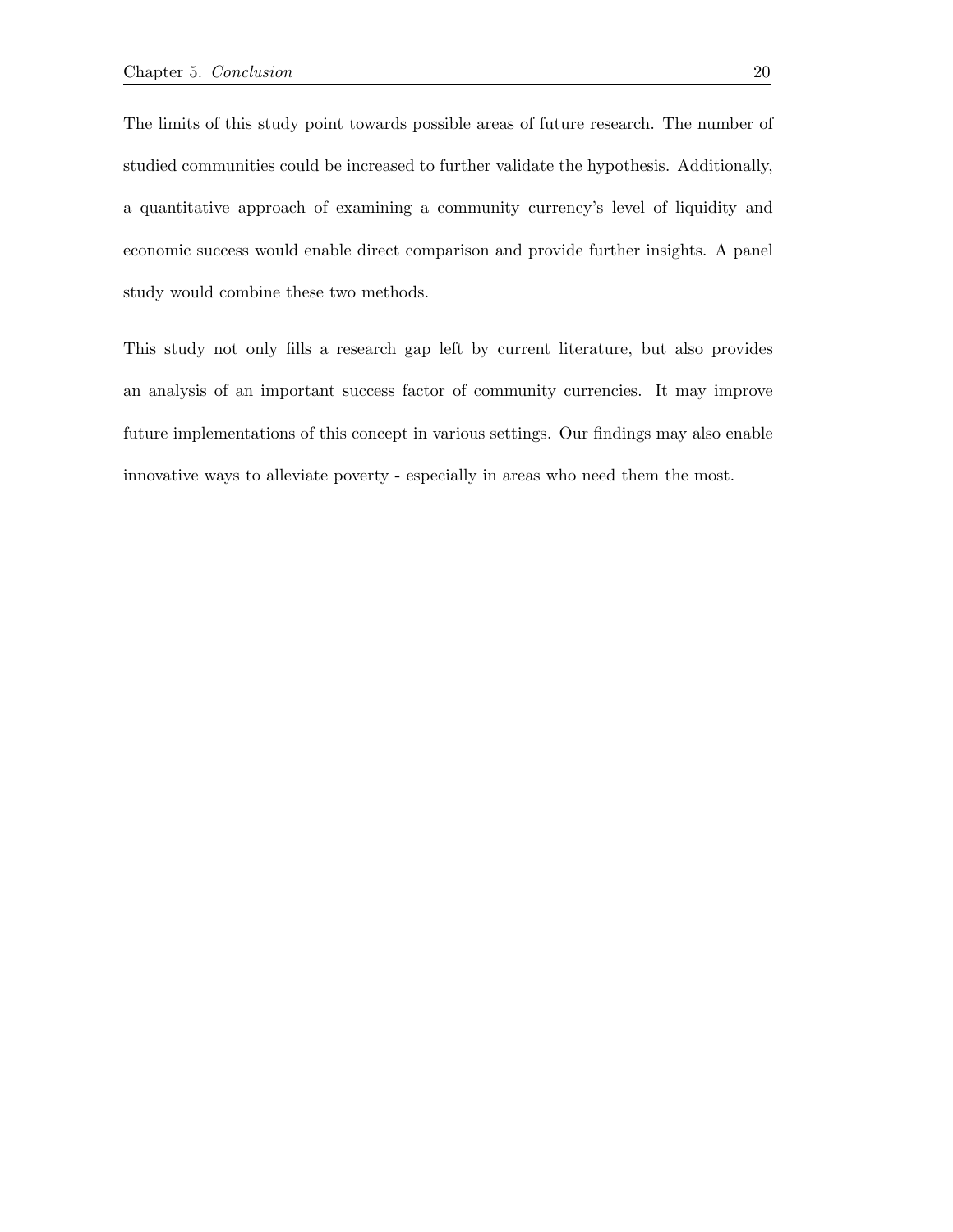# Bibliography

- <span id="page-23-2"></span>Ahlin, C. and Jiang, N. (2008). Can micro-credit bring development? Journal of development economics, pages 1–21.
- <span id="page-23-5"></span>Cauvet, M. (2018). Voucher Systems for Food Security. A Case Study on Kenya's Sarafu-Credit. Working paper.
- <span id="page-23-4"></span>Chiemgauer Regiogeld UG (2019). Anbieterverzeichnis. available at [https://www.](https://www.chiemgauer.info/verzeichnis/anbieterverzeichnis/) [chiemgauer.info/verzeichnis/anbieterverzeichnis/](https://www.chiemgauer.info/verzeichnis/anbieterverzeichnis/).
- <span id="page-23-0"></span>Collins, J.R. and Greenham, L.S.T. (2012). Energising Money. An introduction to energy currencies and accounting. available at <http://www.i-r-e.org/docs/nef.pdf>.
- <span id="page-23-1"></span>Demirguc-Kunt, Asli, et al. (2018). The Global Findex Database 2017: Measuring financial inclusion and the fintech revolution. The World Bank.
- <span id="page-23-3"></span>Dittmer, K. (2013). Local currencies for purposive degrowth? A quality check of some proposals for changing money-as-usual. Journal of Cleaner Production, 54:3–13.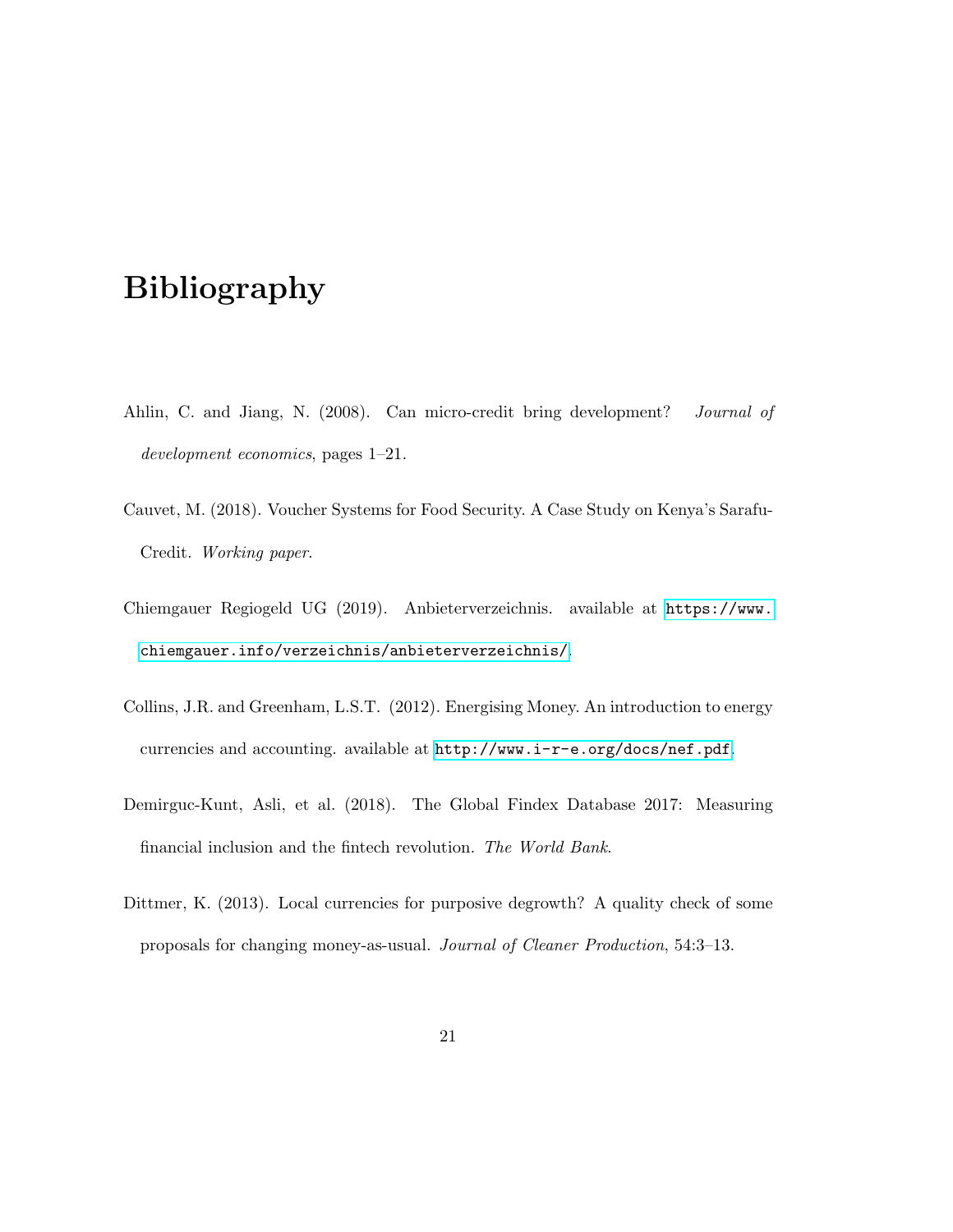- <span id="page-24-0"></span>Godschalk, H. (2011). Why demurrage? *International Conference on Community* and Complementary Currencies 2011. available at [http://blog.jinbo.net/attach/](http://blog.jinbo.net/attach/6921/1368654368.pdf) [6921/1368654368.pdf](http://blog.jinbo.net/attach/6921/1368654368.pdf).
- <span id="page-24-1"></span>Gomez, G. and Helmsing, A. (2008). Selective Spatial Closure and Local Economic Development: What Do We Learn from the Argentine Local Currency Systems? World Development, 36.
- <span id="page-24-6"></span>Grassroots Economics (2019a). Looking Back at 40,000 Blockchain Transactions. available at [https://www.grassrootseconomics.org/single-post/](https://www.grassrootseconomics.org/single-post/Looking-Back-at-40000-Blockchain-Transactions) [Looking-Back-at-40000-Blockchain-Transactions](https://www.grassrootseconomics.org/single-post/Looking-Back-at-40000-Blockchain-Transactions).
- Grassroots Economics (2019b). Women Powered Currencies. available at [https://www.grassrootseconomics.org/single-post/2019/03/08/](https://www.grassrootseconomics.org/single-post/2019/03/08/Women-Powered-Currencies) [Women-Powered-Currencies](https://www.grassrootseconomics.org/single-post/2019/03/08/Women-Powered-Currencies).
- <span id="page-24-3"></span>Hong, D. and Hanson, S. (2016). Scaling up Agricultural Credit in Africa. available at [https://oneacrefund.org/documents/104/Scaling\\_Up\\_Agricultural\\_](https://oneacrefund.org/documents/104/Scaling_Up_Agricultural_Credit_In_Africa_Farm_Finance.pdf) [Credit\\_In\\_Africa\\_Farm\\_Finance.pdf](https://oneacrefund.org/documents/104/Scaling_Up_Agricultural_Credit_In_Africa_Farm_Finance.pdf).
- <span id="page-24-4"></span><span id="page-24-2"></span>Lipton (1986). Seasonality and Ultrapoverty. IDS bulletin, 17.
- Marshall, A. and O'Neill, D. (2018). The Bristol Pound: A Tool for Localisation? Ecological Economics, page 146.
- <span id="page-24-5"></span>Richards, M. and Ruddick, W. (2013). Kenyan Businesswomen Transforming Slum Economies through Complementary Currencies. available